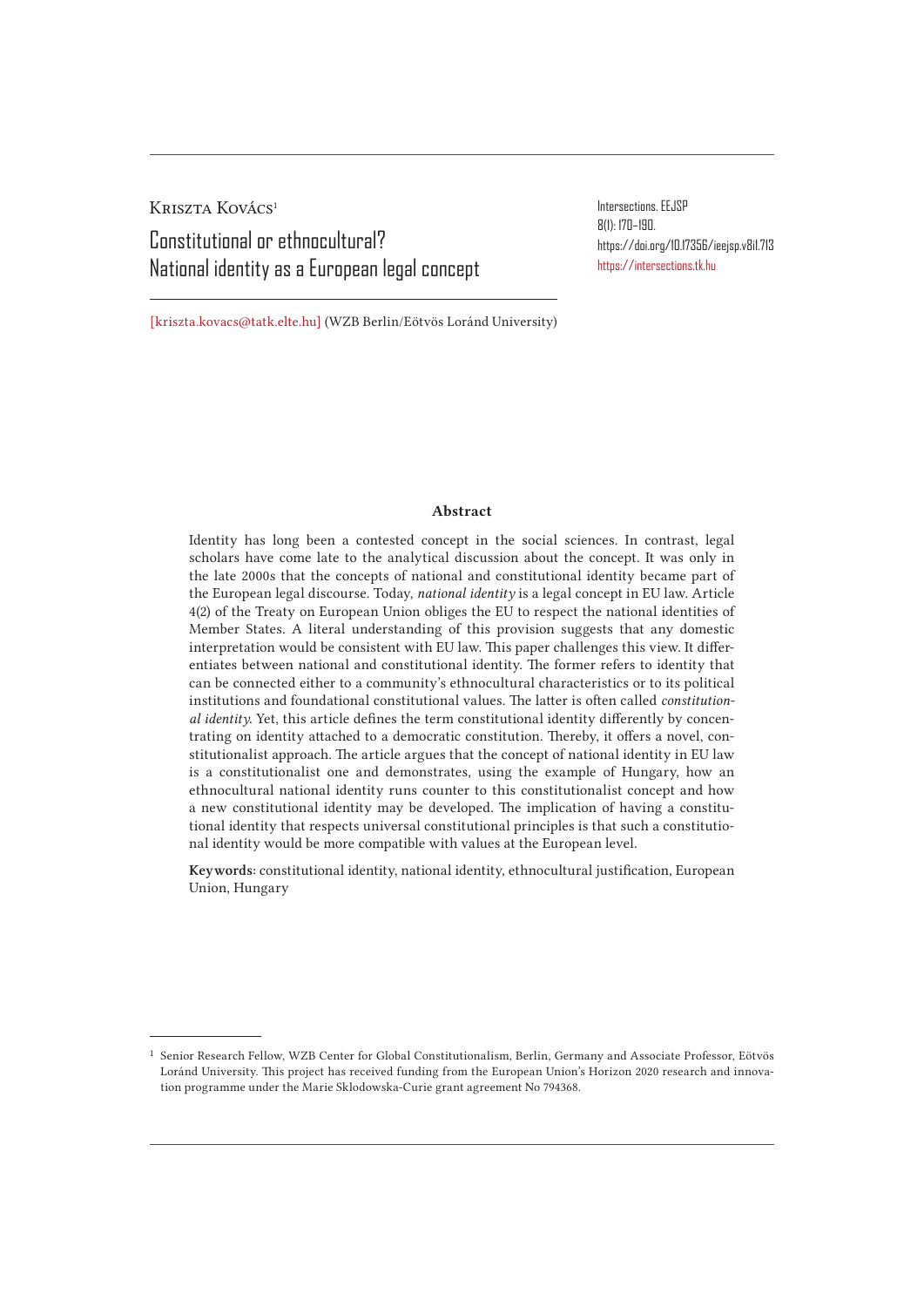### 1 Introduction

Identity as a concept has been discussed and contested in many scientific disciplines. Historians, sociologists, social psychologists and political theorists have taken a critical stand against this concept (Brubaker & Cooper, 2000; Bar-Tal, 1998; Appiah & Gates, 1995; Erikson, 1974). These insights from social sciences have greatly informed the legal debates and jurisprudence on national identity. Experience has also shown that the relationship may operate the other way around: when the law vows to protect a specific understanding of national identity it can have enormous consequences for social reality, and consequently for social science. That is because state authorities have the means to enforce the law, so a legal entrenchment of a specific understanding of national identity can affect various sectors of society such as government, education, and media.

This article does not offer a general discussion and critique of the notion of identity. Instead, it focuses on constitutional identity and national identity as legal concepts and demonstrates, taking the example of Hungary, how an ethnocultural national identity claim runs counter to the European Union's constitutionalist concept of national identity. Since the article has both descriptive and normative aspects, it employs two distinctive methods – a formal-legal approach and a contextual-interpretative approach – to determine what national identity claims fit the letter and spirit of EU law.

Legal scholars came late to the analytical discussion about the concept of identity. This is because, for a long time, the term 'identity' did not play any role in European legal discourse. It was only in the 2000s that the concept became part of the continent's legal repertoire. European constitutional courts started to use the language of 'constitutional identity' (Claes, 2012, p. 124) to draw certain red lines related to further European integration. In parallel, the 2009 Lisbon Treaty, which amended the two treaties that form the EU's constitutional basis, introduced 'national identity' as a justiciable concept to challenge domestic courts' interpretations. The concept's importance was emphasised by the fact that it was reproduced in the preamble to the EU Charter of the Fundamental Rights.

Currently, both the concepts of constitutional identity and national identity play a central role as a matter of positive law. Article 4(2) of the Treaty on European Union (henceforth, TEU) obliges the EU to respect the national identities of Member States. Although EU law explicitly uses the notion 'national identity', Article 4(2) contextually suggests that national identity has constitutional relevance (Toniatti, 2013, p. 63). It protects national identities that are inherent in the Member States' fundamental structures, political and constitutional, inclusive of regional and local self-government. And, under 'constitutional' the case law of the European Court of Justice (henceforth, ECJ) understands a normative framework that embodies the universal constitutional principles: human rights, democracy, and the rule of law, as they relate to institutional practices in and beyond the state. Therefore, the national identity concept embodied in EU law is a constitutionalist one. Interestingly, although EU law refers to national identity, its concept is essentially constitutionalist.

By contrast, the Hungarian Fundamental Law uses the term 'constitutional self-identity', but its understanding is fundamentally nationalist. According to the solemn declarations and further provisions of the Fundamental Law, it is the duty of every state organ to protect Hungary's constitutional self-identity and Christian culture and ensure that the upbringing of children is based on these values (National Avowal, Articles R and XVI). Ostensibly, the qualifier 'constitutional' suggests that this self-identity is closer to a constitutionalist mean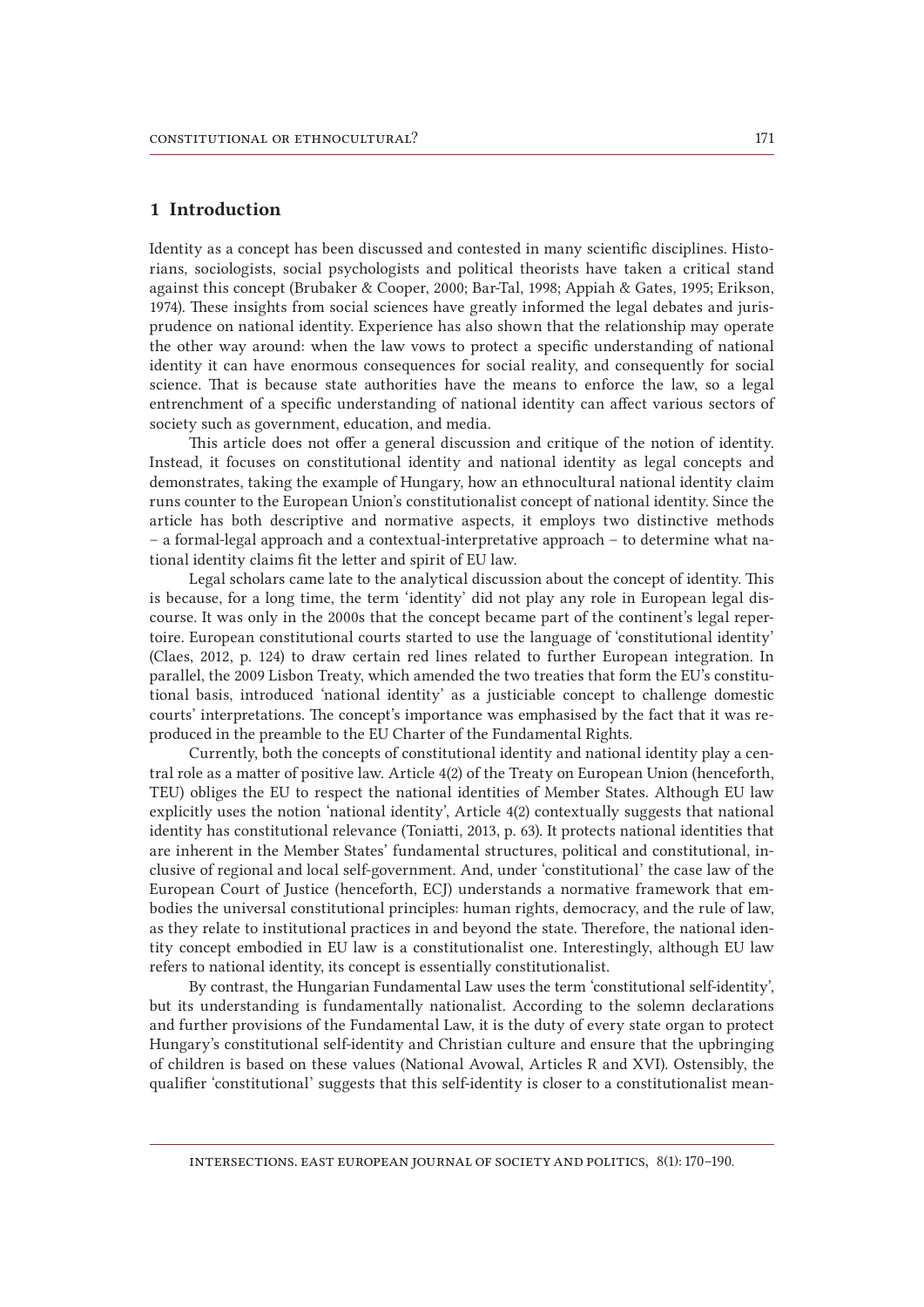ing. In fact, under 'constitutional' the Fundamental Law understands the constitution in the empirical sense of the political condition of the state (Gosewinkel, 2018, p. 947) and not a normative framework. Moreover, the Fundamental Law applies the term 'constitution' only with regard to the 'historical constitution'. The doctrine of the historical constitution can be traced back to the nineteenth century (Radnóti, 2012, p. 94) and its core ideas imply a preference for the Hungarian Kingdom's ancient territory over the current state borders, hierarchy over republican traditions, and a 'mystic membership' of all ethnic Hungarians over constitutional patriotism. So, the 'constitutional self-identity' entrenched in the Fundamental Law does not give concrete form to universal constitutional principles; rather, it represents a national-historical ethnic category.

The Hungarian government labels this 'constitutional self-identity' national identity and applies Article 4(2) TEU as a means of derogating from some of its obligations imposed by EU law. For instance, by invoking Article 4(2), Hungary, together with Slovakia, turned to the ECJ to challenge the legality of Council Decision 2015/1601, which established the EU refugee relocation scheme (Case C-643/15). The claim was that Hungary is different because it rejects migration and multiculturalism (Orbán, 2018); hence, the EU should accommodate its distinctive national identity and allow the country to refrain from participating in the EU refugee relocation scheme. The ECJ rejected this claim by demanding the primacy of EU law and held that the country had breached its EU obligations (Court of Justice, 2020).

The ECJ judgment did not come as a surprise. As the adjudication scheme adopted in cases concerning national identity claims demonstrates, the ECJ respects national identity embodied by the domestic legal system from the moment of the foundation of an independent and democratic state. This suggests that national identity interpreted by domestic authorities as a concept representing a national-historical ethnic category does not correspond to EU law because it runs counter to EU foundational values as ensured by Article 2 TEU and the ECJ's efforts to reconcile the various national identities of the Member States with these values.

This article aims to present an alternative to the ethnocultural Hungarian national identity: an inclusive yet distinctive constitutional identity embedded in a domestic democratic tradition and consistent with the EU's foundational values. The article is structured as follows. Part 2 begins with a critical genealogy of the relationship between national identity and constitutional identity. Part 3 describes Hungary's path from constitutional identity to ethnocultural national identity. Part 4 opens with an analytical account of the meaning and judicial interpretation of Article 4(2) TEU. This is the provision Hungary has applied to fend off EU law. Finally, Part 5 offers a way to reconstruct constitutional identity in Hungary. Part 6 concludes.

# 2 Two competing concepts: national identity and constitutional identity

On 9 September 2016, when accepting the Person of the Year Award from then-Polish-Prime-Minister Beata Szydło, Hungarian Prime Minister Viktor Orbán said:

The Central European nations must preserve their identities, their religious and historical national identities. [...] I regret to say that we must [protect these virtues] from time to time not only against the faithless and our anti-national rivals but also from time to time we must do so against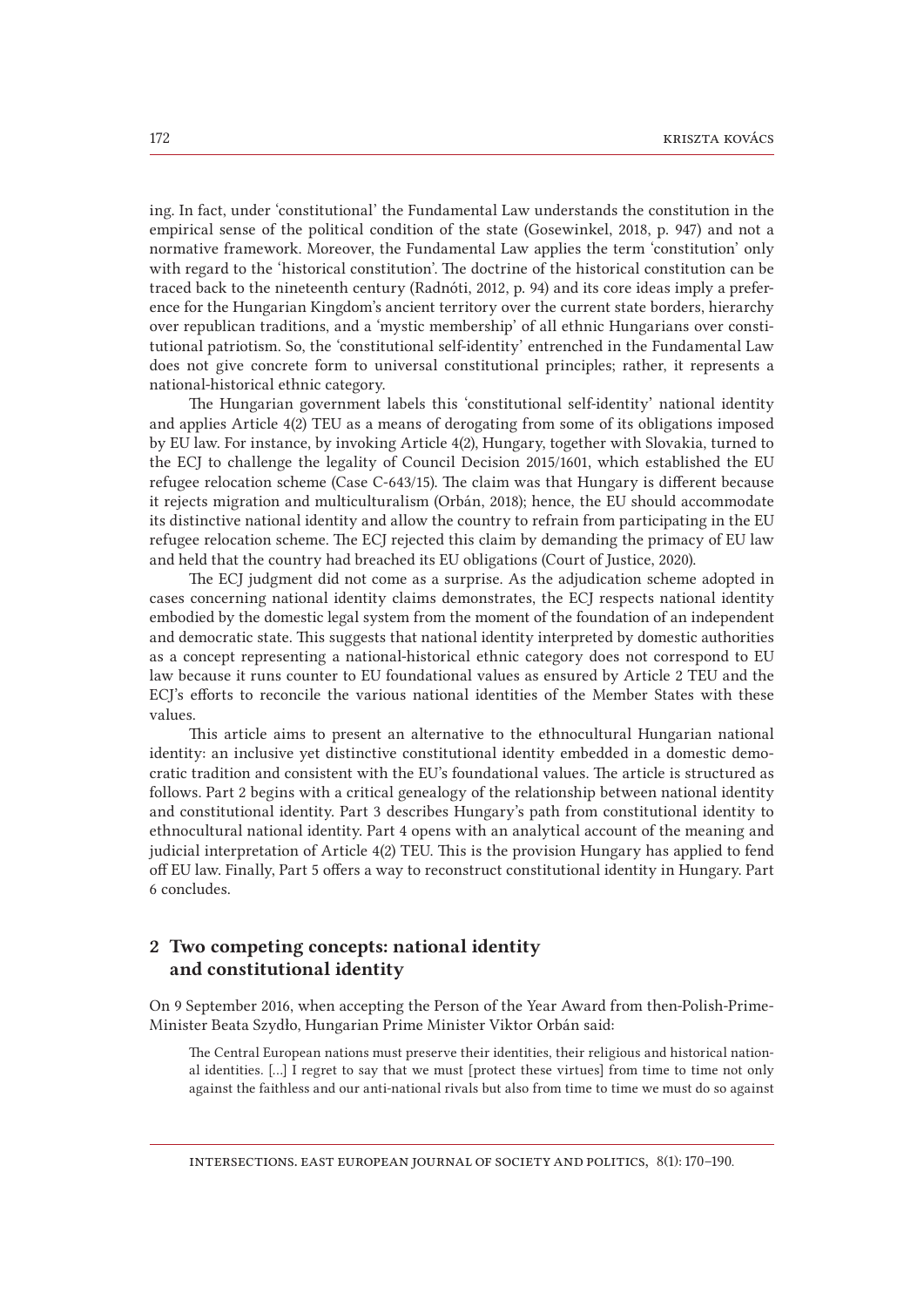Europe's various leading intellectual and political circles. But we have no choice: we must protect our identities – Polish, Hungarian and Central European identities– in the face of everyone because otherwise there will be no room for us under the sun. (Orbán, 2016)

Here, I believe, we are presented with a false dichotomy. National identity is portrayed as if it were a thing having DNA that contains all the information necessary to develop a common identity, and as if it were so evident that community members are all familiar with it. If a community does not recognise and protect its 'naturally given' national identity, so the argument goes, it will unavoidably fail.

National identity, however, does not exist naturally, nor does it enjoy timeless validity. It is not a matter of fact; it is a matter of choice. It is an imagined and socially constructed concept (Anderson, 2017); a product of particular conjunctures of ideas and interests. Political actors construct and apply national identity according to the needs of particular historical moments, and invent traditions, sets of practices of a symbolic nature, which imply continuity with a suitable historical past (Hobsbawm, 1992, pp. 1–11). This is made possible by the fact that history offers several options among which political actors may choose concerning when and how to develop a common identity. It is the presenting of history that establishes and re-establishes identity (Rév, 1995, p. 9). History is not a natural science; it cannot be described and explained in the way scientists describe the laws of nature. Hence, one cannot exclude moral categories and judgments from history (Berlin, 1959, p. 267). But this does not mean that presenting history is inevitably biased. The reconstruction of history can be a self-reflective process; one that liberates a nation from its past, but the presenting of history can also be false and misleading. When is it false and misleading? For instance, when it in practice means an 'apologetic relationship to one's own national past' and that 'historical narratives are replaced by an ideological agenda and a sense of victimisation' (Michnik, 2009, p. 446).

The theoretical roots of progressive thought (Kumm, 2005) and the heroic history connected to the struggles for universal constitutional principles are present and waiting to be discovered in every country's past. And, of course, every country's history contains reactionary (Lilla, 2016) ideas and periods, and all have dark chapters in which they have denied the universality of human rights. For instance, many identify twentieth-century Russia with the atrocious cruelties that were committed under the Stalinist totalitarian regime; however, in 1917, before the Bolshevik seizure of power, Russia was among the first countries to grant suffrage to women (Ruthchild, 2017). To take another example, German history includes not only the tradition of the Weimar democratic parliamentary system but also of its predecessor, the Prussian authoritarian regime, not to mention the successor Nazi regime. It is, therefore, crucial to identify which part of the country's history serves as a reference point for identity-making and to determine how those architecting national identity relate to the past of the given political community. They may relate to the community's history reflexively and critically, but they may also be nonreflexive (Michnik, 2009). For example, German national identity is solidly founded on equal human dignity based on an open distancing of the polity of the Nazi past. In Russia, by contrast, aversion to the Stalinist regime is not at the heart of its identity construction. History is not linear but goes in several directions; thus, only a critical and reflexive view can differentiate between better or worse choices when it comes to decisive historical events that can serve as components of national identity.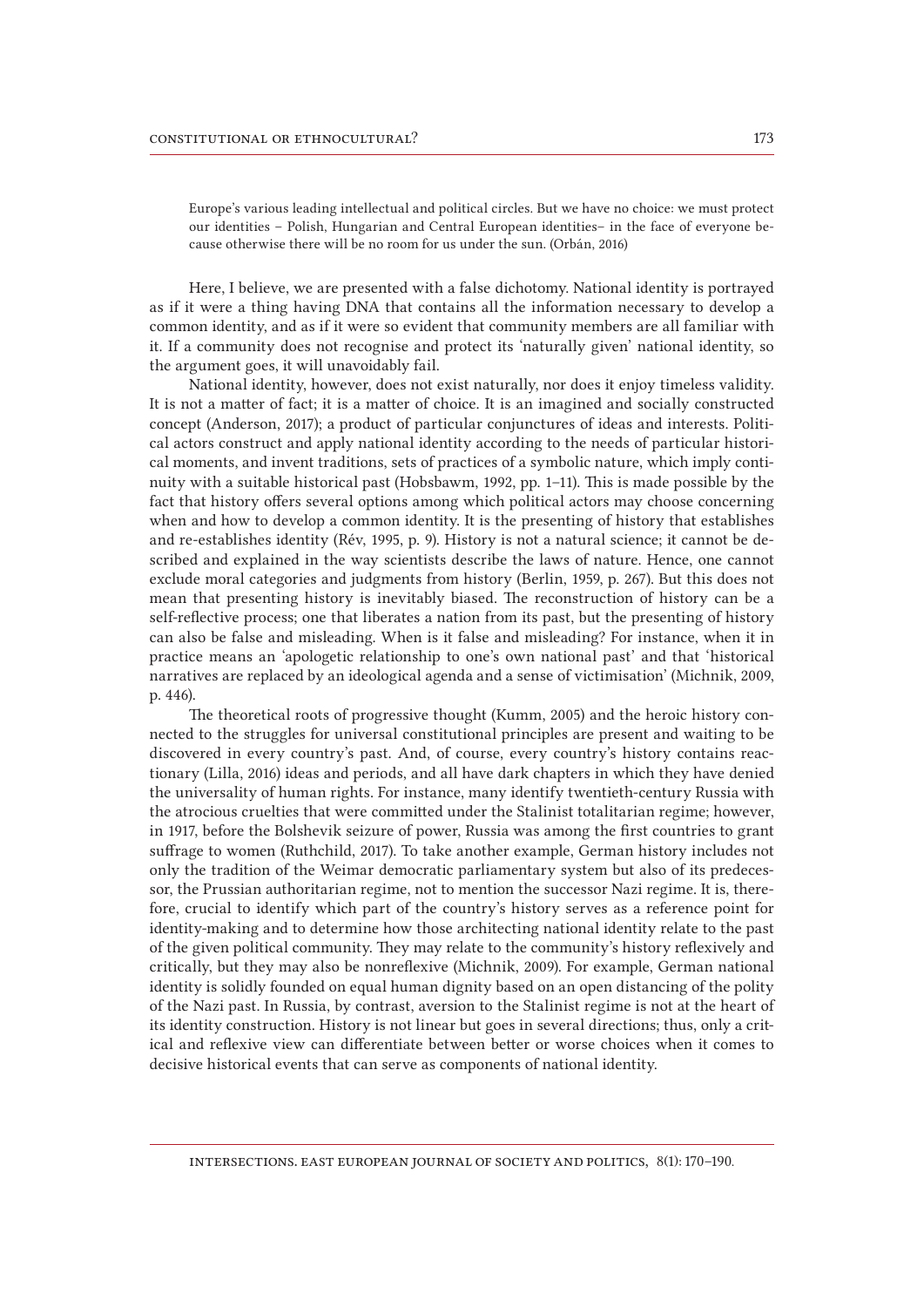A narrative about the common past can be an important national identity component, but not the only one. During the exercise of identity construction, political actors who aim to construct an idiosyncratic national identity will likely opt for traditional religious virtues, like loyalty or faith, and they will probably offer special protection to 'traditional marriage'. And the identity components they assemble will most likely include the protection of the majority's language and a specific mass culture that has its antecedents in particularities such as the community's local habits, rituals, and symbols (Smith, 2001, p. 571). All of these things can be distilled into a single adjective of national identity: ethnocultural. Anyone who advocates such an ethnocultural national identity stresses the need for the strict internal homogeneity of the community, and 'the elimination or eradication of heterogeneity' (Schmitt, 2000, p. 9). They also hold that the identity of the community is present prior to any constitutional order and the community consists of members who have 'their roots in the generations that have lived in the nation's territory and share its customs and culture (e.g., language, religion) since childhood' (Haller & Ressler, 2006, p. 822). The underlying foundational idea is that national communities are predicated on genetic affiliation and that ethnically defined people have a common interest and will. Accordingly, the nation is fully formed prior to the adoption of a constitution or to the creation of the state, and national identity is perceived as something given, fixed, and unchangeable that exists in nature, outside time (Geertz, 1973).

This vision, however, is a mirage (O'Toole, 2019, p. 29). The scholarship suggests that nationalists merely imagine a common ethnic community (Appiah, 2018). There is nothing natural about nations. Different groups are created and accidental entities; thus, national identity is neither self-evident nor the product of ancient tradition (Friedman, 1995, p. 503). Instead, it is socially constructed to serve the needs of the community, which is likewise invented (Brubaker, 1996, p. 276). 'The line between members and non-members of the nation has nothing to do with consanguinity' (Holmes, 2019, p. 46) because nations are contingent social constructions that never cease to undergo transformation (Appiah, 2018). So, in terms of national identity, nothing is fixed or given because all of its components are in a constant state of change.

Yet traditionally, the starting point for constructing a common identity was this pre-legal understanding of national identity. In democracies, this understanding of identity has been restricted by universal constitutional principles: the protection of human rights, democracy, and the rule of law. With the advent of this restriction, the understanding of national identity evolved from a pre-legal to a legal understanding. National identity, in this sense, is connected to the demos-oriented *state-nation* (Preuss, 1994, p. 150) or *civic-nation*  (Kohn, 1944; Tamir, 1993; Kymlicka, 1995; Miller, 1995; Ignatieff, 1995) concept, whereby membership is based upon political criteria: for example, citizenship (Lilla, 2018, p. 86) or residence. This type of common identity is either called 'national constitutional identity' (Claes, 2012, p. 208) or 'constitutional identity' (Śledzińska-Simon, 2015, p. 124; Khvorostiankina, 2017, p. 45). These terms are interchangeable: they both emphasise that the interpretation of national identity has to move from a pre-legal to a legal approach (Faraguna, 2016, p. 492).

*Constitutional identity* is a concept difficult to articulate, and views differ about the exact meaning of the phrase. Some scholars approach this concept from the political people's perspective and understand constitutional identity as the people's unique 'collective self-identity' (Rosenfeld, 2012, p. 757). The main problem with this view is that although con-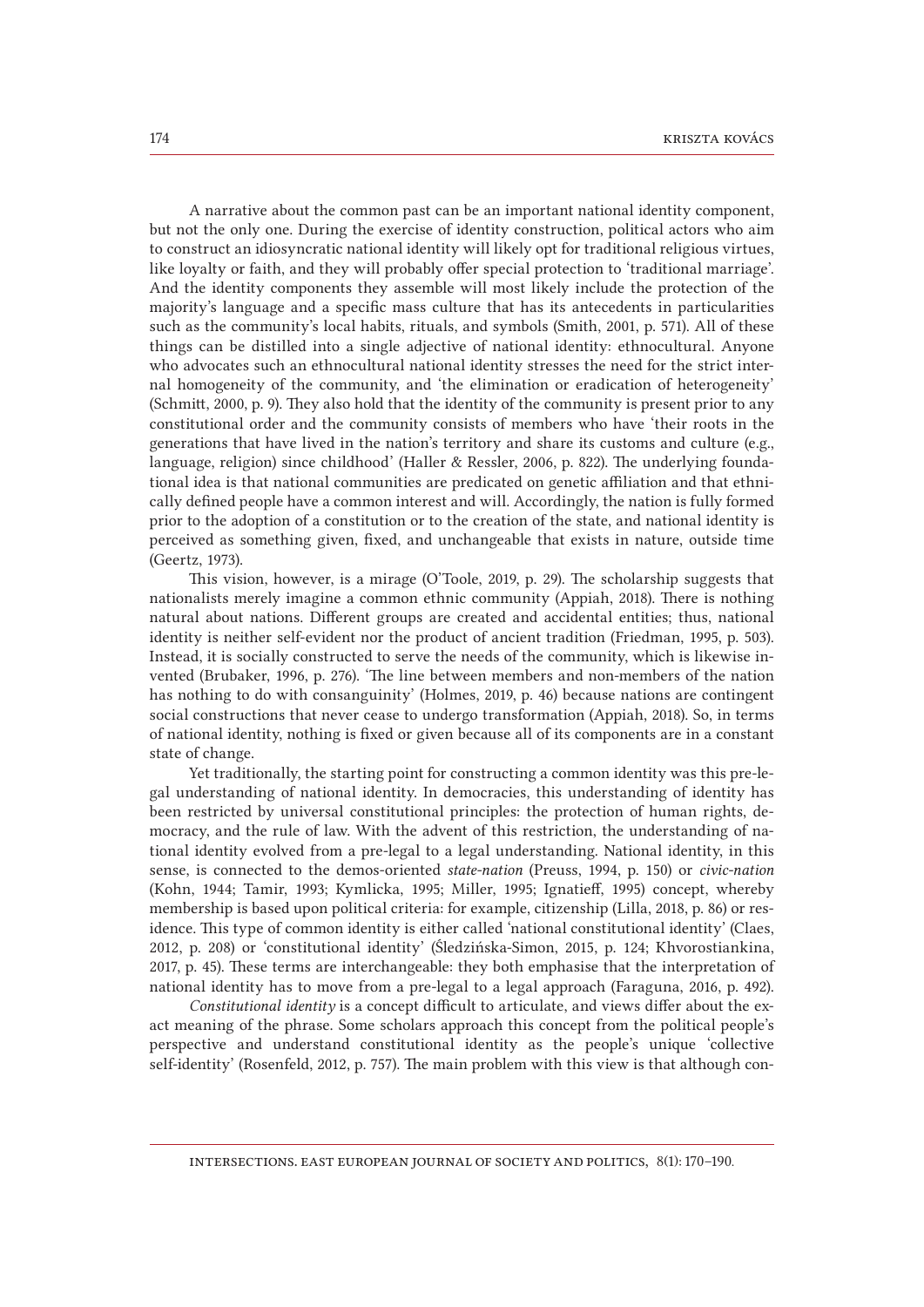stitutions are often bearers of particular conceptions of 'collective self-identity', such conceptions may also be different to the identity of the constitution that gives rules to the given people (Martí, 2013, p. 19). When the constitution is externally or internally imposed (Arato, 2018, p. 75) on the people, then the people's self-determination might not be bound up with the constitution. The most blatant manifestations of this phenomenon were the Stalinist constitutions. For example, in 1949 a Stalinist constitution was imposed on Hungary by Soviet forces (Pogany, 1993), and most of the population considered it a sham constitution that was not their own (Kertesz, 1950).

Therefore, the author of this article is more convinced by another argument that leaves out the community's characteristics from consideration and understands constitutional identity solely in terms of domestic constitutional law (von Bogdandy & Schill, 2011). This approach locates constitutional identity within constitutions themselves and considers constitutional identity to be the identity of the constitution (Troper, 2010, p. 201). The roots of this idea go back to Aristotle's *Politics*, where he argues that the identity of the polis is not constituted by its walls, but by its constitution (Aristotle/Barker, 1952, p. 98). And 'whether the community is the same over time depends on whether it has the same constitution' (Miller, 2017). In this case, Aristotle is not referring to a particular document but the organizing principles of the polis. For him, the constitution is a certain way of organizing offices and those who inhabit the polis. Accordingly, the notion of constitutional identity in this paper refers to the fact that it is not the physical characteristics or the ethnocultural form of life of the community's members that matters, but the organizing principles.

Today all countries in the world have either a codified or a non-codified constitution that forms the basis of the organisation of the state: some are constitutions that take the universal constitutional principles (human rights, democracy, and the rule of law) seriously; others are sham constitutions. Although the sham constitutions often proclaim some or all these constitutional principles, they actually reinforce the absolute power of a person or a party, and they tend to recognise human rights in an equivocal and conditional way. This article takes the qualifier 'constitutional' seriously and recognises constitutional identity as a normative concept (Polzin, 2016). Following Mattias Kumm, it calls the approach that considers certain moral commitments as constitutive of the constitutional legal order 'constitutionalist' (Kumm, 2013, p. 605). This constitutionalist approach understands the 'constitutional' in constitutional identity as the set of principles that define democratic politics. Viewed in this way, we might understand constitutional identity as referring only to the identity of those constitutions that are perceived as higher regulatory norms and that establish legitimate authority tied to the protection of human rights, democracy, and the rule of law.

How can such a constitutional identity be determined? When seeking to understand the identity of a constitution, scholars should consider the sets of norms – including the underlying values, the system of constitutional organs, and basic liberties – that provide information about the fundamental structure of a given constitutional order. Second, scholars should also consider preambles and entrenchment clauses that make certain constitutional provisions irrevocable, and constitutional amendment procedures as sources from which we are able to determine a given constitutional identity (Grewe, 2013, p. 40).

Yet, constitutional texts themselves have limited potential to offer information on constitutional identity. The words of the constitution need to be interpreted. There may be inconsistencies in the text, and it is the task of constitutional institutions to 'reconcile and ac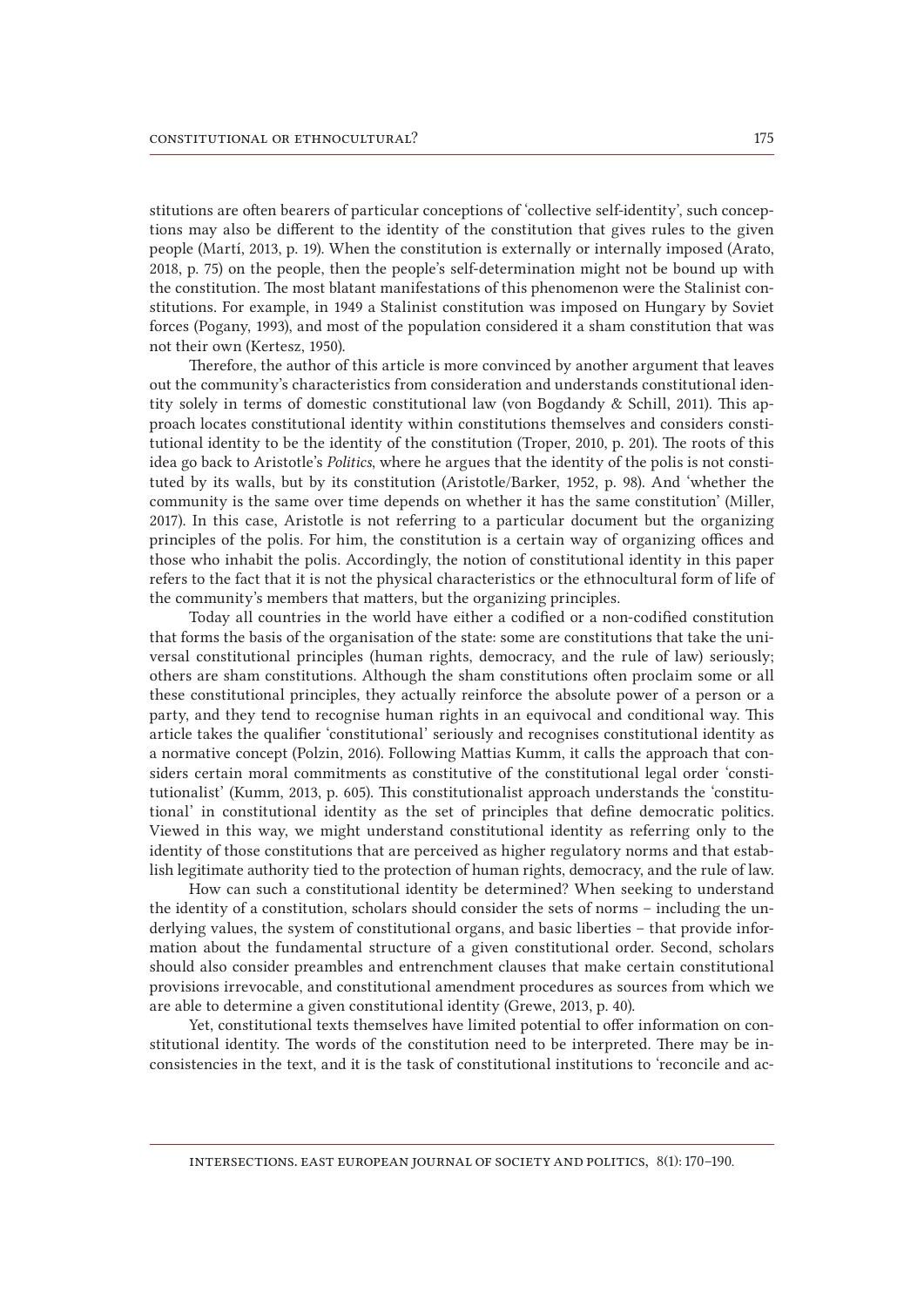commodate the disharmonic elements' (Jacobsohn, 2010, p. 22). Socially embedded legislative and judicial institutions have the power to give authoritative interpretations of the constitution. During this interpretative exercise, they focus on the national contestations of universal constitutional principles and give concrete form to these principles.

Constitutional identity is thus rooted in text, reaffirmed by experience, and contingent upon the values embedded in the political culture. Jürgen Habermas – and following Habermas, Jan-Werner Müller – call this embeddedness 'constitutional patriotism'; that is, a devotion, a 'reflective civic attachment' to these values and the way these values are discussed and established in the democratic context (Habermas, 2003, p. 155; Müller, 2007). Only in this democratic context, where the growth of free people is guaranteed, may we expect spontaneous enthusiasm and responsible activism for the political community (Bibó, 2015, p. 161). Without it, constitutional identity will remain fragile and be unable to withstand the test of time.

In short, this article regards constitutional identity as a socially constructed normative concept that is rooted in the text of the democratic constitution and emerges from the dialogical process of democratic institutions. In this sense, it is not pre-institutional; instead, it is the outcome of democratic institutional structures and procedures. Constitutional identity, thus defined as entailing the various understandings of the protection of human rights, democracy, and the rule of law, can automatically be recognised as national identity, but, as we will see in the following sections, not all national identities can be recognised as constitutional identities even if they are in some form enshrined in a domestic constitution.

# 3 Hungarian dynamics: From a constitutional identity to an ethnocultural national identity

In the second half of the twentieth century, shortly after European states experienced the terror of Nazi and Soviet totalitarianism, a combination of the concept of constitutional identity and a reflexive account of history served as a tool to facilitate constitutional democracy. In the European constitutions adopted after the Second World War, the declaration of human dignity as an inviolable principle became a manifesto for a new era of peace and democracy. Articles 22 and 27 of the 1946 first draft of the French Constitution, Article 3 of the 1947 Constitution of Italy, and Article 1 of the 1949 West German Basic Law nicely illustrate how the principle of human dignity occupied a central place in these new constitutional structures. The centrality of human dignity meant that these countries committed themselves to a universalistic constitutional project.

After successfully transitioning from authoritarianism to constitutional democracy in 1989, former Soviet-satellite Central-European countries, including Hungary, followed this path. Hungary's departure from the Soviet past and openness toward European integration played an important role in its identity formation. The country's constitutional revisions adopted in 1989–1990 (henceforth, the 1989 constitution) gave birth to a constitutional identity based on the core features of constitutionalism – the commitment to human rights, democracy, and the rule of law. The newly established constitutional court's leading decisions (e.g., decision 23/1990 that abolished the death penalty and decision 36/1994 that protected criticism of public figures) reflected this choice, and a constitutional identity developed steadily.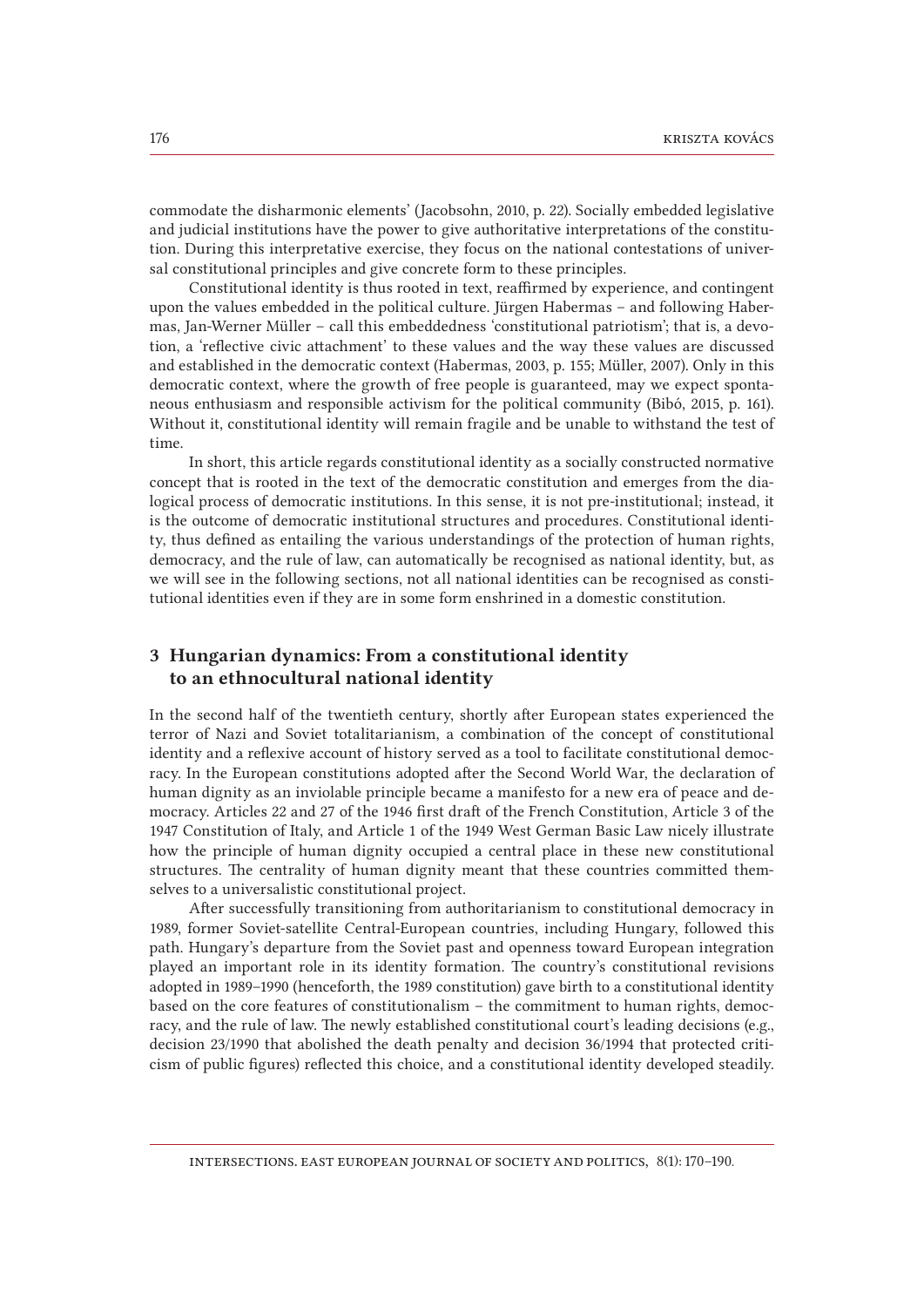Although several constitutional amendments occurred during the two decades after the transition to democracy, these were mainly connected to Hungary's membership of NATO and the EU. The constitutional changes did not affect the core of the constitution, so the constitutional identity remained untouched until 2010.

The 2010 changes in the Hungarian constitutional framework went to the very heart of this identity. In that year, Viktor Orbán's Fidesz party and its satellite Christian Democratic Party gained a constitutional majority, opening the way for a profound change of direction. One year into its term, the governing coalition passed a new constitution officially called the Fundamental Law. The coalition justified its adoption with the argument that the 1989 constitution's identity had failed to comply with Hungarian national identity. For that reason, the ruling politicians argued, the country needed a 'social contract' that provided a 'foundation for the spiritual and intellectual renewal of Hungary' (Proclamation on Statement of National Cooperation, 2010; Navracsics, 2011). The Fundamental Law does not acknowledge continuity with the previous democratic regime. It explicitly breaks with the essential notion of a republic and changes the country's name from the 'Republic of Hungary' to simply 'Hungary' (Takács, 2020). The act of renaming the state is important: it suggests that the Fundamental Law's concept of identity is incompatible with the concept of the republic and that Hungary does not cherish democratic ideals.

This article does not deal with the difficult question of what caused this shift in identity. What is certain is that constitutional revisions adopted after 1989 are perceived by many political actors and their supporters not as something homegrown or evolving organically, but something imposed by external forces, such as the international community. As Viktor Orbán put it, 'we are writing our own constitution […] And we don't want any unconsolidated help from strangers who are keen to guide us' (Orbán, 2012).

The term 'identity' features prominently in the Fundamental Law. Among the solemn declarations, we find that safeguarding Hungary's identity is the state's fundamental duty. In Article R(4), we read that every state organ must protect 'Hungary's constitutional self-identity and Christian culture'. Furthermore, the Fundamental Law explicitly mandates that the state ensure that children receive an 'upbringing based on the value system of Hungary's constitutional self-identity and Christian culture' (Article XVI).

This so-called 'constitutional self-identity' rests on three pillars: non-inclusive religious considerations, historical myths, and the mythical concept of the 'nation'. The Fundamental Law's text and the symbolism around it have a relatively straightforward religious profile. It was Easter Monday of 2011 when the Fundamental Law was signed into law by the president. The invocation to God in the very first sentence, 'God bless the Hungarians!' implies that everyone who wishes to identify with the text also identifies with this opening entreaty (Arato et al., 2012, p. 460). The legally binding preamble to the Fundamental Law, called the National Avowal, also has its foundation in religious considerations. The Avowal, as its name suggests, does not only reflect the historical role of Christianity in founding the state, but also expresses that Hungarian constitutionalism today is based upon traditional Christian views. For example, the Avowal 'recognises the role of Christianity in preserving nationhood' and mandates that the state organs protect Hungary's Cristian culture.

Yet, the reference to Christianity is more about the national culture than Christianity as faith (Roy, 2016, p. 186). Some Fundamental Law provisions are worded in the spirit of traditional Christian culture. For instance, Article L defines the family according to the traditional Christian view of marriage and family by stipulating that only a man and a woman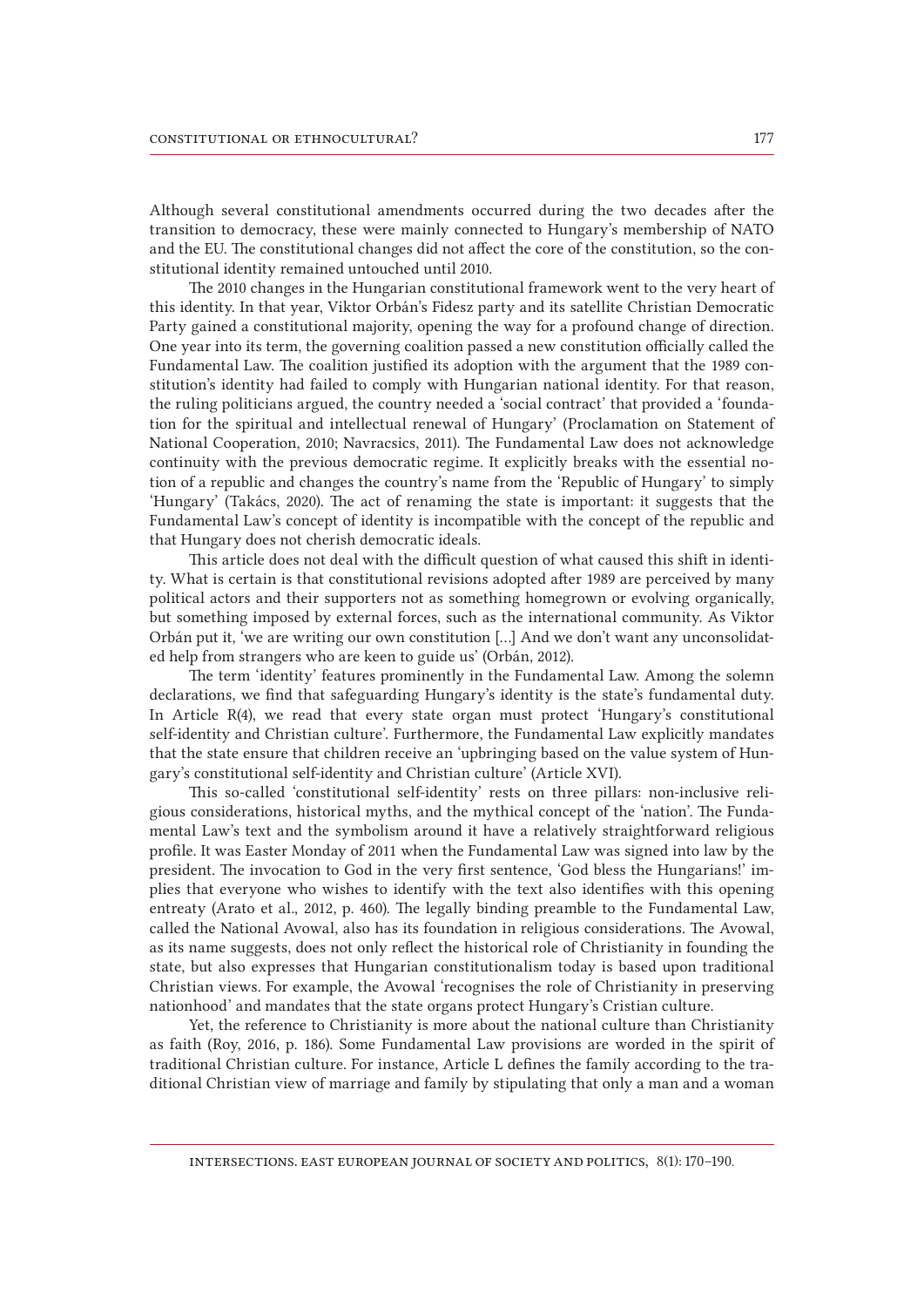can marry, and declares that families, which are the foundation of the nation's survival, are based on marriage, parent-child relationships, or both. The provision also clarifies that the mother is a woman; the father is a man. The protection of traditional marriage is complemented with a provision seeking to 'protect the foetal life from the moment of conception' (Article II), and another that ensures the children's right to identify with their gender at birth (Article XVI(1)). The latter provision also requires children to be raised with a 'Christian interpretation' of gender roles and have an upbringing based on national identity and Christian culture, thereby mandating that the upbringing should have both a national identity and a Christian component.

Other provisions that are not worded explicitly in the spirit of traditional Christianity, such as the basic principles (e.g., the rule of law) or some fundamental rights provisions (e.g., freedom of assembly), are to be interpreted following the national-historical narrative and Christian culture. This is because the Avowal is not just a solemn declaration which signals a certain self-interpretation of the community; it has normative strength. Article  $R(3)$  requires that all Fundamental Law provisions, even those that declare universal constitutional principles, should be interpreted according to the Fundamental Law's objectives, the Avowal and the 'achievements of the historical constitution'.

The Fundamental Law suggests that Hungary's 'constitutional self-identity' is distinctively and uniquely rooted in its 'historical constitution'. But what exactly is the historical constitution? The doctrine of the 'historical constitution' dates to 1896, the 1000th anniversary of the conquest of Hungary's territory (Bak & Bak, 1981). At that time, a claim appeared that Hungary was the only nation in Central Europe with a tradition of statehood dating back 1000 years. The doctrine was built on the Holy Crown doctrine. The crown in question was allegedly the one which the future king (later Saint) Stephen received from Pope Sylvester II as he laid the foundations of the centralised Hungarian Kingdom by converting to Christianity, but there is no reliable scientific evidence backing up this claim (Bak & Pálffy, 2020, p. 263). According to the doctrine, the crown is an ancient source of authority, a literal marker of the unity of the king and the noblemen (Péter, 2012).

The third pillar of the identity offered by the Fundamental Law is the mythical concept of the nation. Although it does not explicitly define the notion of the nation, its provisions imply that under the term 'nation' the Fundamental Law understands a political power located outside the legal order. 'The members of the Hungarian nation' include ethnic Hungarians living beyond the state, even those without an effective link to it (Körtvélyesi, 2012), but there is no place in this concept of the nation for ethnic or other minorities living within the country. Therefore, the 'nation' is construed through an invocation of trans-border co-ethnics and, in parallel, the exclusion of ethnic minorities, refugees, and 'others' who are considered not to belong to the nation.

In sum, the non-inclusive religious considerations, the historical myths of origin, and the assumed common ethnicity of the Hungarian people serve as the core of the exclusivist (Körtvélyesi & Majtényi, 2017) pre-institutional national identity provided by the Fundamental Law. From the point of view of this national identity, the 2015 EU refugee relocation system is believed to impose the model of a multicultural society that the Hungarian government opposes. The government presents the debate within the EU about migration and multiculturalism as a clash between the ideologies of national 'identity protection' and 'identity destruction' (Kövér, 2019). They claim that Hungary's foundational pillars, as a Christian nation, as a nation strengthening its historic national identity, are being under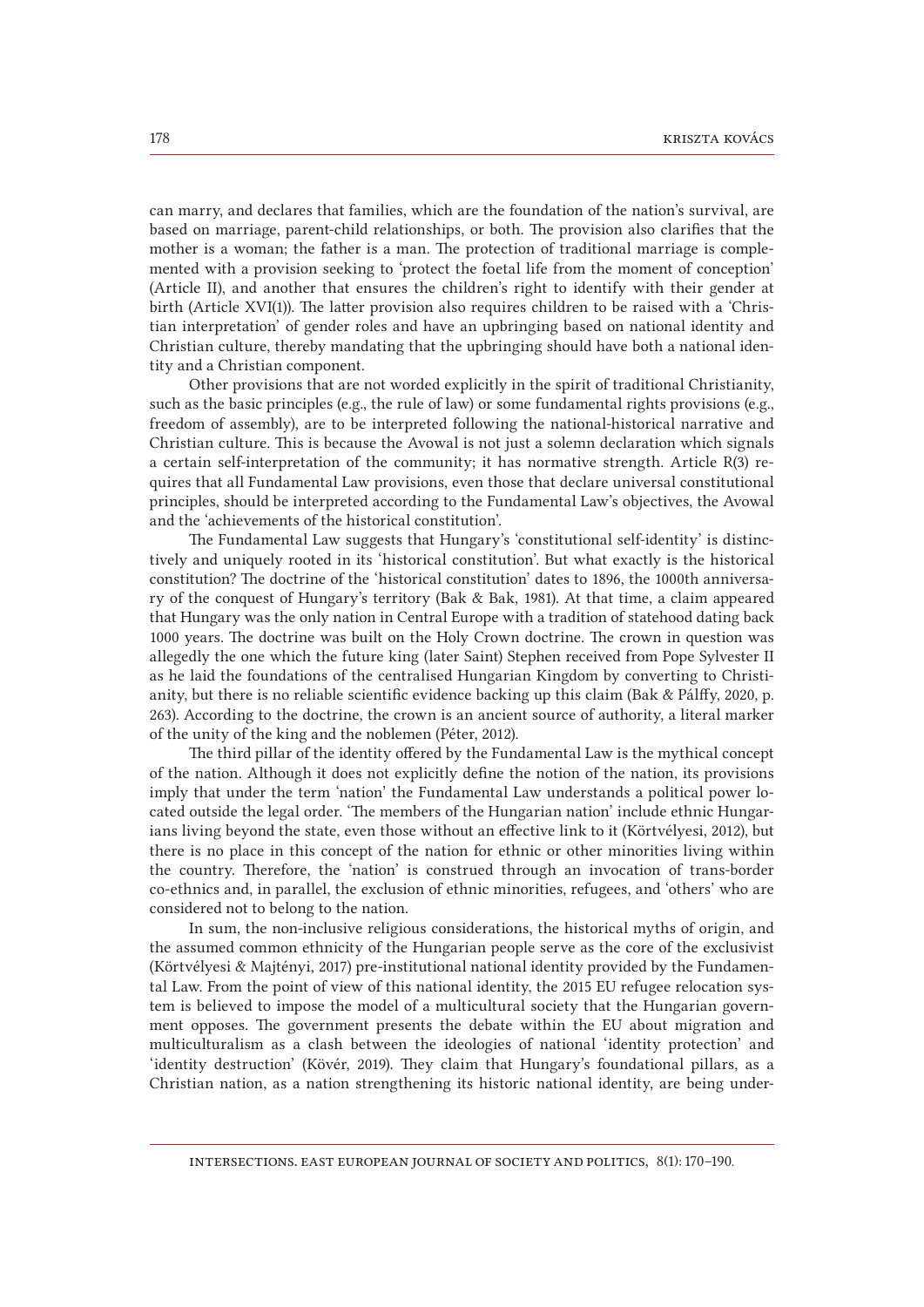mined. For them, the EU is siding with the identity destroyers; thus, the 'fight against Brussels' is an obligation in relation to which Hungary 'as an experienced nation in identity protection ever since 1920' (Kövér, 2019) can lead the way.

Today, 'the death of the nation' and 'the annihilation of the nation' are frequently used phrases (Orbán, 2019). The phenomenon is not new, as István Bibó, the most prominent Hungarian political theorists of the twentieth century emphasised; a characteristic feature of the unbalanced East European political mentality is existential anxiety about the fate of the community (Bibó, 2015, p. 149). What is novel is that Hungarian politicians cite Article 4(2) TEU to justify their stance concerning immigration. They argue that they are only defending Hungary's national identity against any abuse of power by the EU.

### 4 National identity under Article 4(2) TEU

Article 4(2) TEU obliges the EU to respect Member States' national identities. Although the TEU explicitly uses the notion of national identity, Article 4(2) contextually suggests that this identity has constitutional relevance and makes explicit the relevant aspects of national identity. Only those aspects that are inherent in Member States' fundamental political and constitutional structures are relevant. Article 4(2) focuses on the Member States' political and constitutional structures, which indicates a shift in emphasis from the pre-legal national identity to the legal understanding of constitutional identity (Schnettger, 2020: 20). Thus, although this section follows Article 4(2) TEU when using the notion national identity, it understands it as constitutional identity.

Initially, it may seem that Article 4(2) protects Member States from intervention by EU law and EU institutions and that this article provides them with a wide margin of appreciation in building national identities. The Member States tend to interpret this clause as a sort of competence clause under which the EU should seek to achieve the common objectives without ultimately undermining national identities (Faraguna, 2016, p. 519). According to this view, Article 4(2) allows Member States to use their country's particular identity to justify a restriction of the obligations imposed by EU law.

However, when drafting Article 4(2), the European Commission rejected the idea of the identity clause as a 'counter-limits clause', and it did not specify that the application of Article 4(2) was limited to the cases in which the EU exercises its competencies (Ponzano, 2002, p. 5; Guastaferro, 2012, p. 281). Accordingly, Advocate-General Cruz Villalón argued that 'it is an all but impossible task to preserve *this* Union, as we know it today, if it is to be made subject to an absolute reservation, ill-defined and virtually at the discretion of each of the Member States, which takes the form of a category described as "constitutional identity"' (Case C-62/14, emphasis in the original). In other words, Article 4(2) does not give a blank cheque to national governments to construct national identities in a manner incompatible with EU law (Kelemen & Pech, 2018). The EU has to respect national identities as long as identity retention does not undermine the EU foundational principles (Konstadinides, 2011, p. 195).

Although the concept of national identity had long been part of EU Law prior to the Lisbon Treaty, no reference was made to it in ECJ case law (Besselink, 2010, p. 41) until that treaty came to have legal effect in 2009. Since then, domestic interpretations of identity have been challenged before the ECJ several times. It is not up to the ECJ to decide on the compo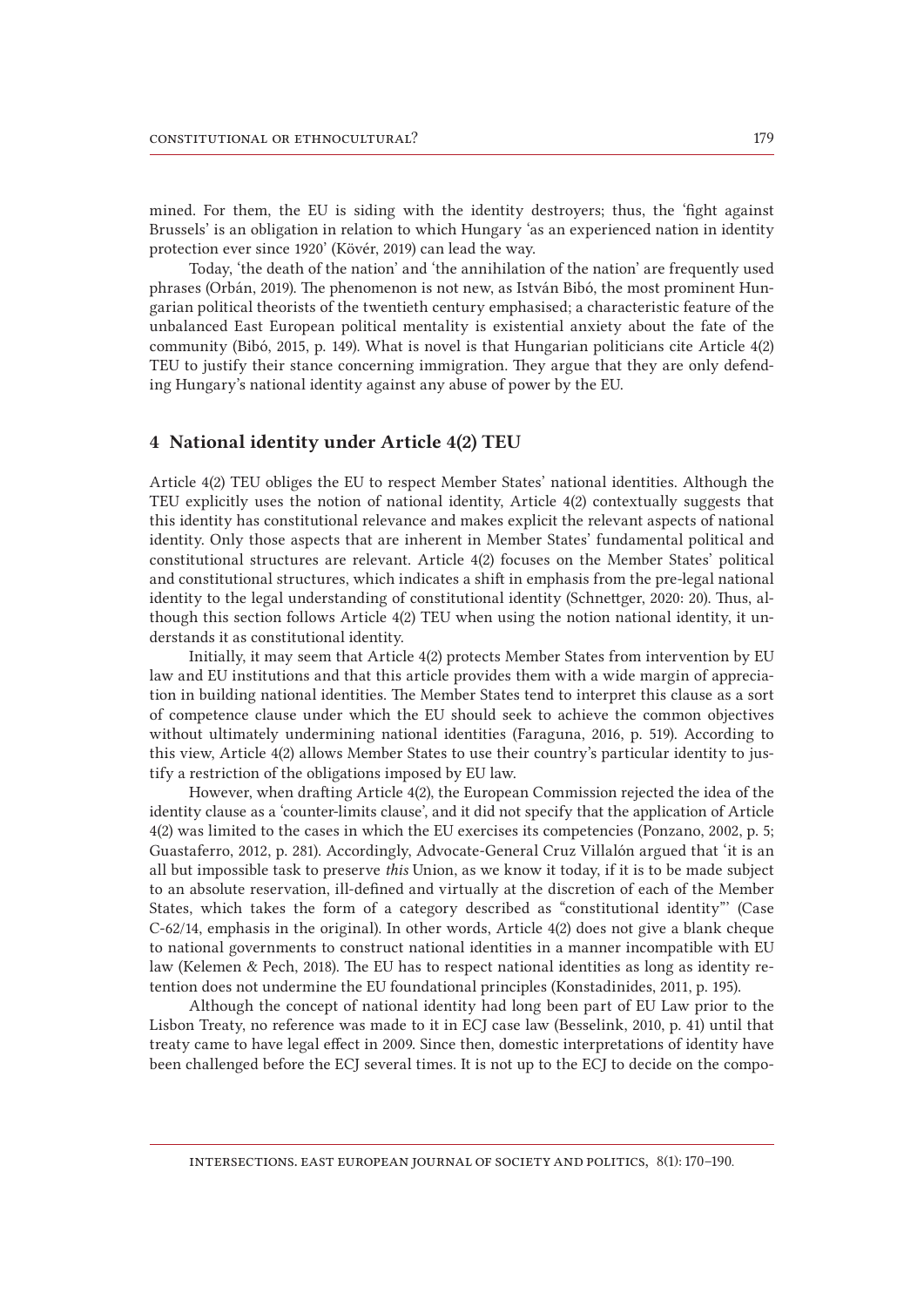nents of a particular Member State's national identity, but the ECJ as the final interpreter of EU law is in the position to contain and control the effect of national identity by deciding authoritatively whether the domestic interpretation is consistent with EU law (Opinion of AG Kokott, Case C-490/20). The ECJ distinguishes the valid form of national identity claims that can justify derogations from EU law from those that violate EU values. When a case comes to the ECJ, the court vets (Besselink, 2012, p. 687) Member States' arguments concerning legitimate interests. If the legitimate interest forms part of a Member State's constitutional core, it likely constitutes part of its national identity. In that case, the question the ECJ should answer is whether this characteristic of the national constitutional order is in harmony with EU values.

National identity claims of the EU Member States can take various forms. They can conform to universal constitutional principles, which occurs when domestic judges interpret and contextualise these principles in accordance with those very same principles. Nevertheless, there are national identity claims that are not consistent with EU values. Domestic constitutions and their interpretations may contain anti-constitutional principles. This arises, for instance, when national identity claims are informed mainly by ethnocultural and historical considerations. Thus, not everything presented as national identity by a Member State pertains to its national identity as protected under Article 4(2) TEU.

Article 2 TEU declares the values upon which the EU stands. It states that the 'Union is founded on the values of respect for human dignity, freedom, democracy, equality, the rule of law and respect for human rights, including the rights of persons belonging to minorities'. These values are worded as facts and not only as deeds, meaning that there is no possibility for a trade-off when it comes to them. Without sharing the basic presuppositions on which constitutional democracy is founded, forming a union would be impossible. Thus, the Member States' margin of appreciation under Article 4(2) applies only to non-Article 2 matters (Sadurski, 2019, p. 223) and the domestic institutions should interpret national identity in a manner consistent with the EU foundational values.

The following section will mention three post-Lisbon cases in which the domestic authorities made express reference to national identity, and the ECJ made an effort to reconcile the domestic interpretations of national identity with EU law. Although on the surface these ECJ judgments do not appear as manifestations of a coherent substantive theory of national identity, they suggest that the ECJ elaborated an adjudication scheme to review whether the domestic interpretation of national identity is consistent with EU law.

In the case of *Ilonka Sayn-Wittgenstein*, the ECJ held that the ban on a person using the noble elements of their name constituted a part of the national identity embodied in the legal system of the independent Republic of Austria (Case C-208/09). Similarly, in the *Bogendorff* case, the ECJ accepted the German constitutional choice to abolish privileges of birth and rank as an element of national identity (Case C-438/14).

Yet, as the *Malgožata Runević-Vardyn* case illustrates, the ECJ seems to include some cultural elements – like the language of the majority – as part of the national identity concept in Article 4(2) (Case C-391/09). Being a member of the Polish minority in Vilnius, the applicant wanted to have her name registered in the civil registry in a form that complied with the rules governing Polish spelling: Małgorzata Runiewicz-Wardyn instead of Malgožata Runević-Vardyn. The government, however, argued that not having the letter 'w' in the Lithuanian alphabet is a crucial element of Lithuanian national identity, which contributes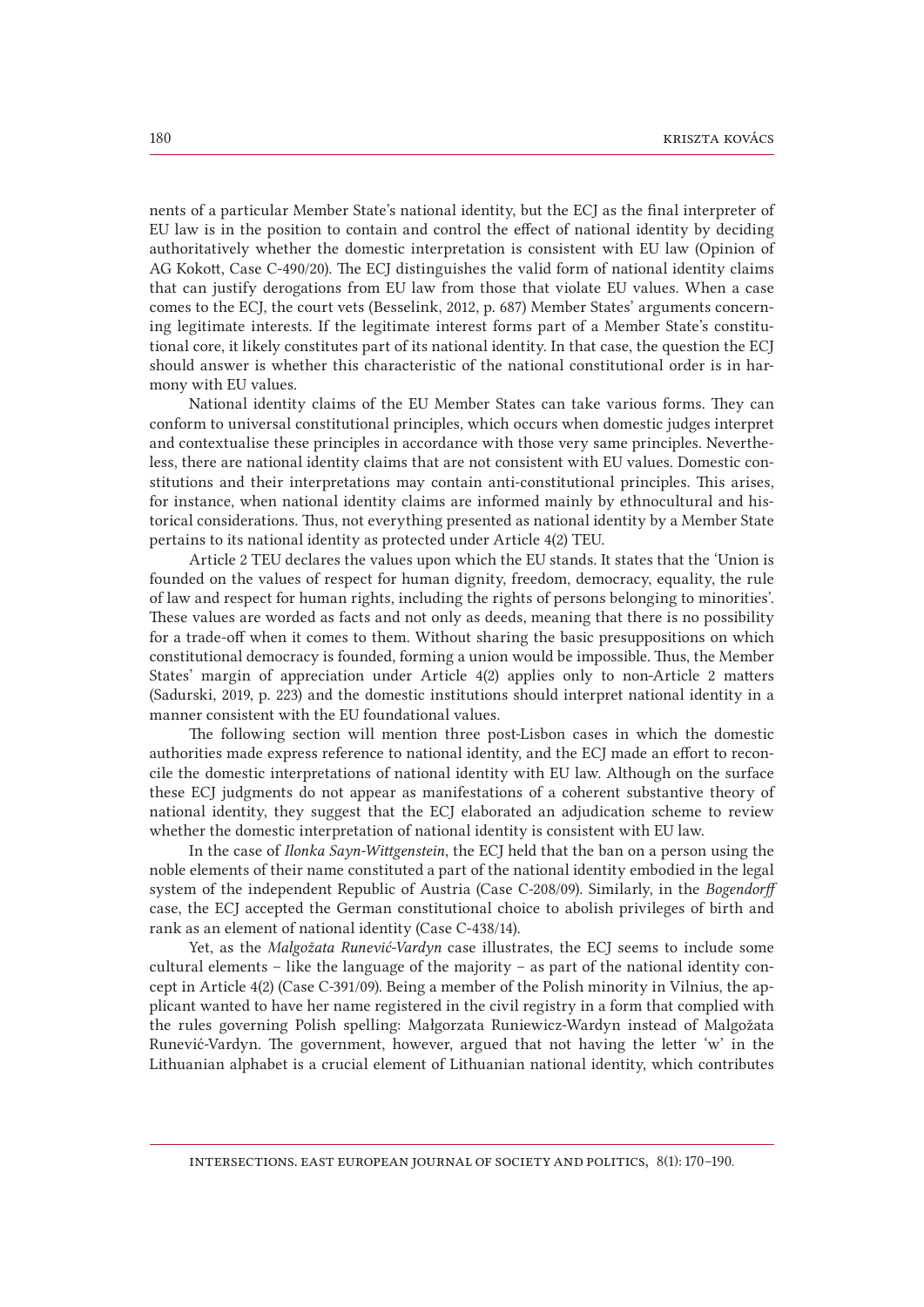to the integration of citizens. The ECJ accepted this argument, so it seems that, even under EU law, there is some space for cultural considerations provided that they are connected to the national identity embodied by the domestic legal system from the moment of the foundation of the independent and democratic state.

## 5 A way to develop an EU-compatible constitutional identity

In Hungary, the independent and democratic state was founded in 1989 when the Soviet-type regime was dismantled peacefully. Since this transition process involved roundtable negotiations between delegates of the undemocratic ruling party and the democratic opposition, a coordinated transition to constitutional democracy happened (Kis, 1995, p. 399). The 1989 constitution eventually was not able to safeguard Hungarian democracy, but it had the potential to facilitate democracy and ensure the self-government of free and equal persons through the law.

The Fundamental Law and its subsequent amendments substantially reshaped this existing constitutional framework and introduced an identity based upon non-inclusive religious and historical considerations, and the mythical concept of the nation (Kovács & Tóth, 2011, p. 198). It cannot serve as a fundamental document that brings together the entire Hungarian community because its legitimacy (Tóth 2019b, p. 37) was compromised by the hasty, top-down and non-consensual process by which it was adopted and its divisive content (Arato et al., 2012; Bánkuti et al., 2012). Ostensibly, the Fundamental Law pledges allegiance to universal constitutional principles (Tóth, 2019a) and juxtaposes religious and historical values with universal principles. Yet, according to the Fundamental Law, all its provisions, including these principles are subordinate to the dictates of the historical constitution and the Christian commitments (Article R(4)). Thereby the Fundamental Law itself forecloses the possibility of interpreting its provisions in accordance with universal constitutional principles. Moreover, the Fundamental Law nullifies the entire jurisprudence of the constitutional court from 1991– 2011 (closing provision 5 of the Fundamental Law); thus, none of the decisions that occurred before the enactment of the Fundamental Law can be relied on as legal authority, including all prior constitutional court decisions on human rights, democracy, and the rule of law.

The identity offered by the Fundamental Law is constructed by means of exclusion (Körtvélyesi & Majtényi, 2017), which in many ways contradicts the egalitarian claim that forms the basis of constitutional democracy: the protection of the human dignity of free and equal individuals. It privileges those who identify with the prescribed 'Christian' culture and accept the historical myths as a reference point while at the same time failing to integrate the whole population. Ultimately, the ethnocultural national identity allows only some and not all people to believe that they are part of the same political community.

Thus, it seems improbable that the ethnocultural national identity entrenched in the Fundamental Law and approved by the constitutional court in its decision 22/2016 (Halmai, 2017) would conform with Article 2 and 4(2) TEU (Cloots, 2015, p. 151). Should a case come to the ECJ, the ECJ would likely realize that a claim that Hungary's traditions, cultures, and interests are so special that they cannot follow a particular piece of EU law would weaken the authority of the ECJ itself and, therefore, ultimately, the rule of law in the EU. The ECJ would also likely consider that such a solid ethnocultural national identity claim would negatively affect the European constitutional project and shatter its very foundations (Uitz, 2016).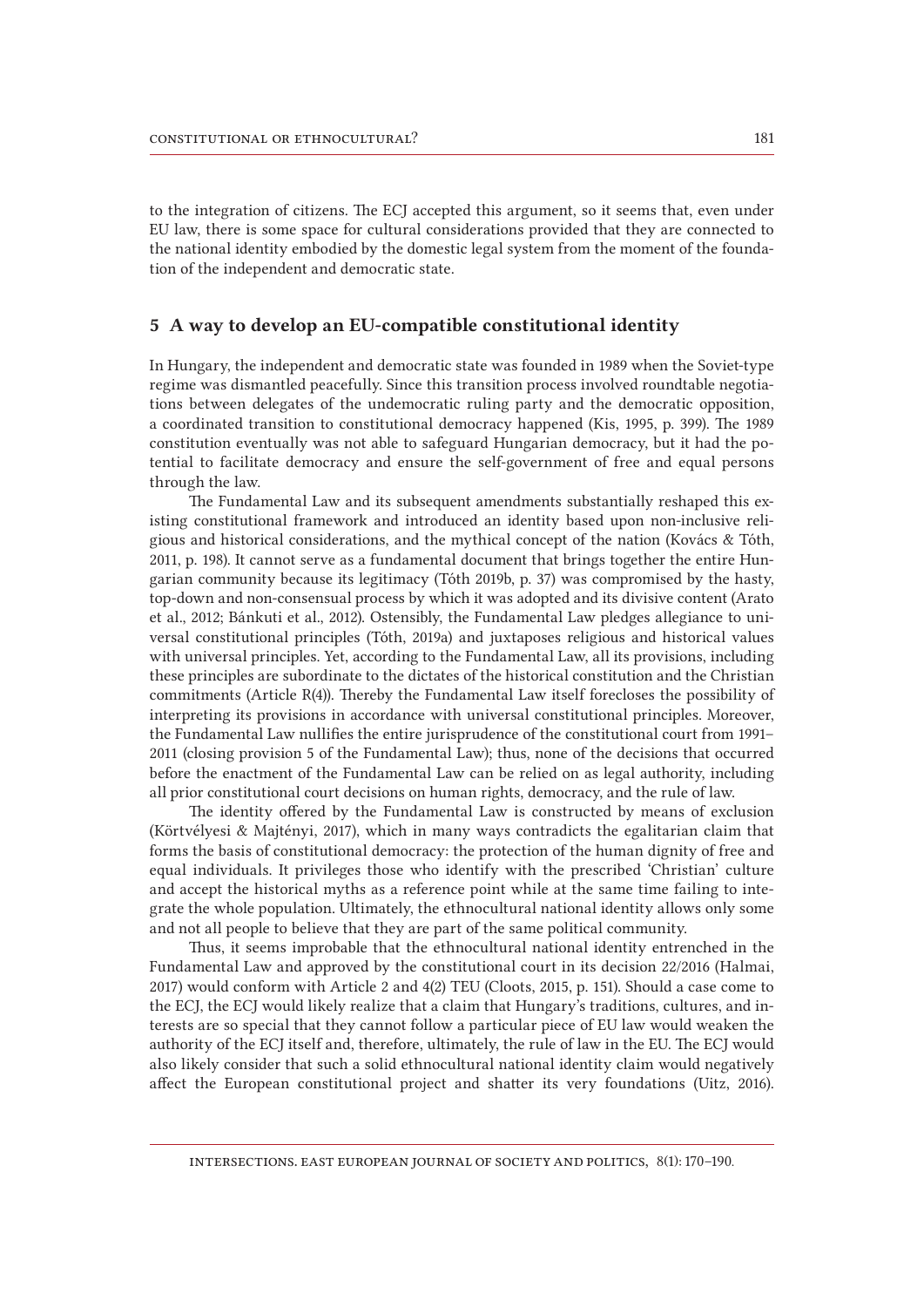A constitutional identity connected to both the text and values of a democratic domestic constitution committed to universal constitutional principles is more likely to be in compliance with Article 4(2). But how might such a constitutional identity be developed?

For Hungary to comply with these principles, which are also the foundational values of the EU, it would need to adopt a new democratic constitution suitable for offering an integrative constitutional identity. When developing this identity, the constitution drafters would have to consider universal constitutional values, especially if it is within the national culture to be committed to universal values. For instance, in Hungary, the most notable example is the commitment of the 1989 constitution to ensure everyone's inherent right to life and human dignity (Article 54). However, equally, local peculiarities of constitutionalism should be taken into account. Domestic democratic institutions (national assemblies, courts, ombudspersons) play an essential role in interpreting universal principles and applying them to the local context.

Following the two-pronged tradition of the commitment to universal principles and local peculiarities of constitutionalism, the pillars of the constitutional identity can include (1) the emblematic *political institutions* of the Hungarian democratic period between 1989 and 2010, (2) the universal constitutional *principles* as they were authoritatively interpreted by the independent constitutional court, and (3) the crucial *achievements of EU law* in concretising universal principles as they were implemented in domestic law. All three ingredients – institutions, principles, and EU law achievements – are essential. I will discuss each of them in turn in the following sections.

The first pillar of constitutional identity includes a commitment to basic democratic institutions built around the 1989 constitution during the country's two decades of democracy: representative government, consensual parliamentary democracy, and meaningful constitutional review exercised by an independent judiciary.

The ideal of representative government has its roots in Hungarian legal traditions. Although there was only one very brief republican period after the Second World War, the demand for representative government was embedded deep in Hungarian collective memory – one of the central demands of the revolutionaries associated with the 1848 Hungarian Revolution was a separate national government (and not just branches of the central ministries in Vienna) and annual national assemblies in Buda-Pest (Péter, 2012, p. 143). The April Laws set up an 'independent Hungarian responsible ministry' (Péter, 2012, p. 7) and extended the right to vote to adult males who met certain property-related requirements and spoke Hungarian. A year later, in April 1849, a separate Hungarian government was established within the Austro-Hungarian Empire. Thus, when the democratic opposition made constitutional choices in 1989, it followed this constitutional tradition and demanded real popular representation and a parliamentary republic. Although the then ruling party desired a semi-presidential system with a popularly elected president (Szoboszlai, 1991, p. 203), this alternative was closely identified in the public mind with the *ancien régime*. The introduction of a parliamentary democracy with an indirectly elected president followed the example of the proclamation Act I of 1946 that declared Hungary to be a republic with a president elected by parliamentarians. Hence, the 1989 Hungarian constitutional structure evolved its own constitutional tradition concerning representative government by establishing an adapted parliamentary system instead of importing a presidential architecture.

Another crucial institutional pillar is the *consensual* parliamentary democracy native to continental Europe. It assumes the presence of more than two parties in parliament, a co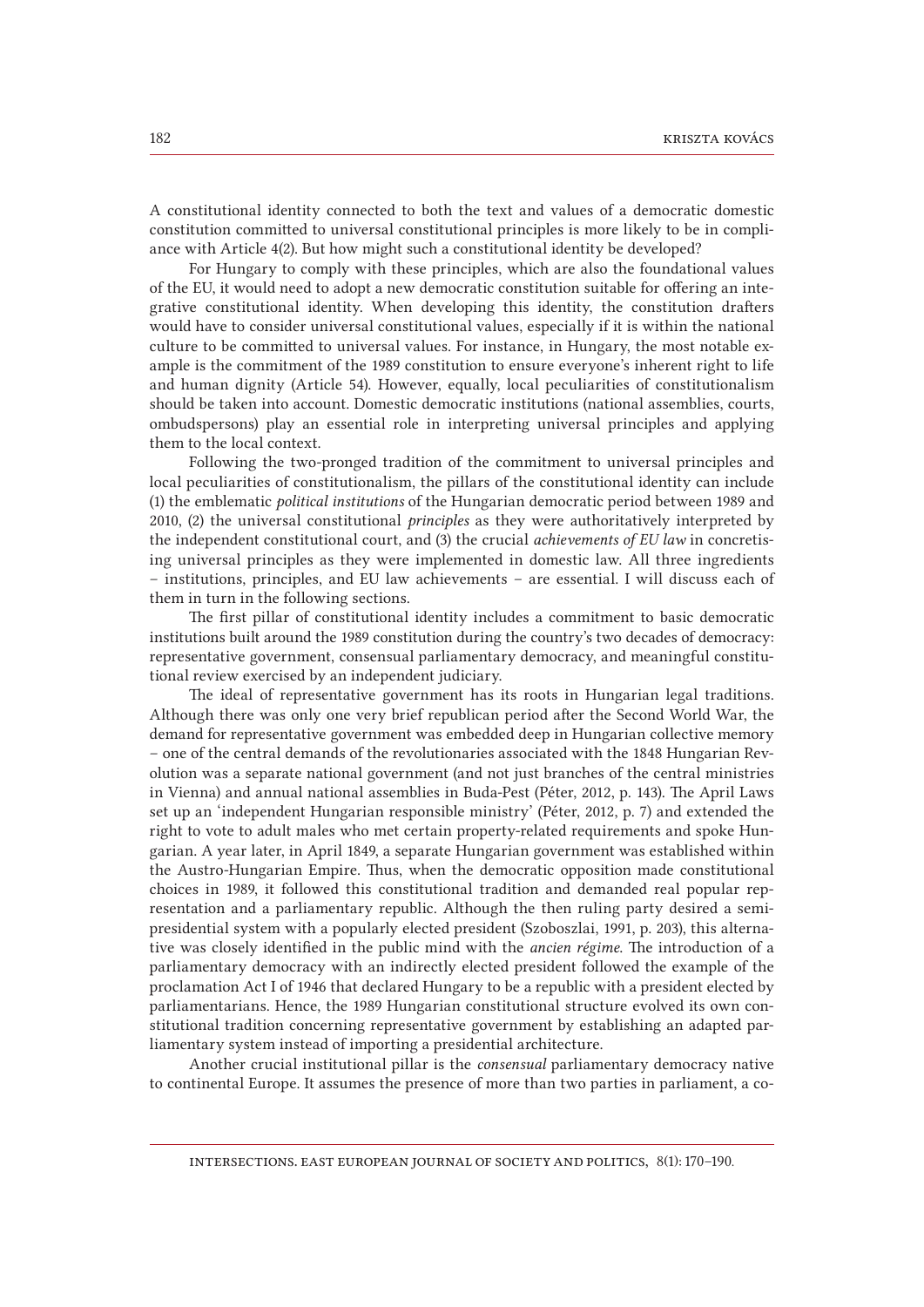alition government, and a sufficiently proportional electoral system. The 1989 Hungarian constitution required a consensus of the governing coalition parties to govern the country properly. The system was consensual in another sense, too. The model demanded that governing parties involve their coalition partners and the opposition, at least in constitutional matters. Hence, the coalition government was required to agree with the opposition on the system of government and foundational values. This was ensured by the two-thirds-majority rule, which was not only a formal requirement but also proof of a broad political consensus in parliament. The rationale behind incorporating the supermajority statutes (major constitutional organs and fundamental rights) was that the government did not need to reshape the constitutional architecture or limit fundamental rights to govern the state properly. However, the constitution drafters needed to be aware that two-thirds-majority rule should be built on a sufficiently proportional electoral system, otherwise a party could secure twothirds of the parliamentary seats with a little more than fifty percent of the votes.

Furthermore, constitutional review exercised by an independent court is an institutional pillar of constitutional identity. Independent checks are of utmost importance in a unitary state with a consensual parliamentary democracy, as legislative and executive powers are intertwined in such a system. In Hungary between 1990 and 2010, constitutional review provided crucial protections, and the position of the constitutional court as an important participant in the democratic process had a stabilising effect. Thus, meaningful *constitutional review* has its roots in Hungarian democratic history, and it may also serve as the primary constraint on the executive power in the future. In 1989, during roundtable discussions, the democratic opposition had three demands concerning the constitutional court: first, judges should be elected based upon consensus; second, everyone should have standing before the constitutional court; and third, the court should have the power to review the constitutionality of all legal rules and annul unconstitutional ones. These historical demands could provide a solid basis for the institutional pillar of a constitutional judiciary.

When developing a constitutional identity, the constitution drafters should also consider the 1989 constitution's vital public participatory elements, which gave the people the right to play a meaningful role in the governance process beyond voting in elections. It provided ways to ensure direct exercise of popular sovereignty (popular initiative, referendum) and ensured the right to appeal to an ombuds-institution, which proved to be an efficient remedy against maladministration. All these elements (constitutional review, ombuds-institution and referendum) would give the people a platform to challenge rules that ought to bind them. They would provide the people with the possibility to participate in decision-making processes in a democratic way.

The constitutional identity's second pillar should encompass universal *constitutional principles* and give the independent courts a free hand in contextualising them. Since Hungary is an EU Member State and a member of the Council of Europe, the domestic contextualisation of these universal principles should be embedded within the European constitutional context. Of course, understandings, practices, and interpretations of these principles might differ to a certain degree from one Member State to another because the Member States are self-governing polities. We may think of the German doctrine of militant democracy, which aims to protect the democratic state through a variety of laws that ultimately leads to a specific understanding of free speech. By contrast, until 2010, Hungarian free speech constitutional jurisprudence embraced the idea of content neutrality and did not restrict speech in the interest of social peace. The free speech interpretation of the Hungarian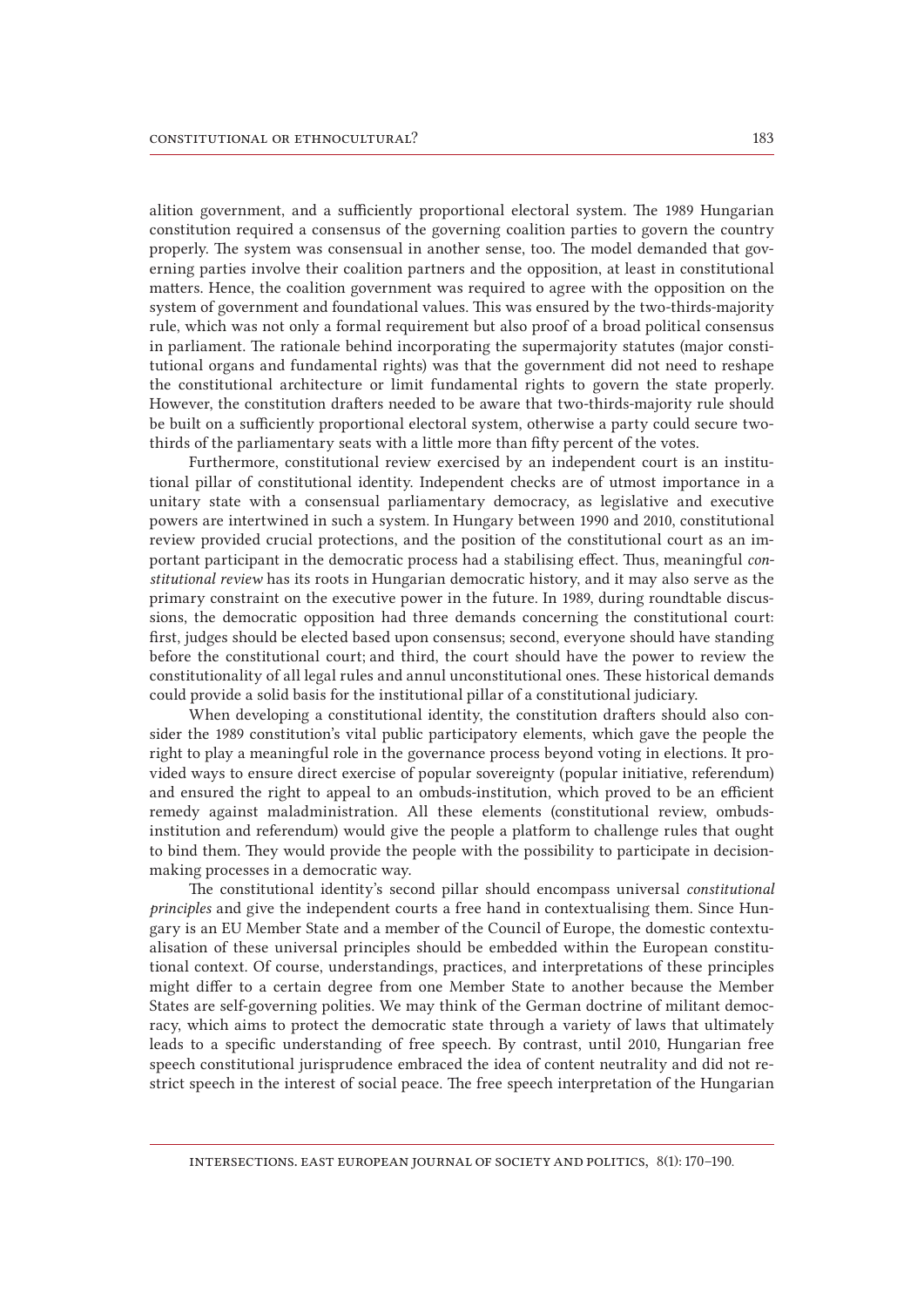constitutional court took a different path than other European courts did, but it remained consistent with the universal constitutionalist principles. The same is true of some other leading decisions of the Hungarian constitutional court. For instance, in the death penalty judgment, the court developed a complete theory of human dignity by saying that it is a value *a priori* and beyond law and is inviolable (Decision 23/1990). Or, to take another example, the constitutional court famously stated in one of its decisions that the state was to remain neutral in cases concerning the right to freedom of conscience and that it was required to guarantee the possibility of the free formation of individual belief (Decision 4/1993). These are just a few examples of how some crucial fundamental principles may be defined according to the Hungarian and the European constitutionalist tradition.

In addition to these principles, there are *specific legal safeguards* in EU law that concretise universal principles such as freedom and equality that might also serve as pillars of constitutional identity. These include anti-discrimination laws, including the ban on ethnic discrimination and gender equality measures. A significant milestone on the road to equality in the EU was the adoption of the Racial Equality Directive (2000/43/EC), which prohibits discrimination on the grounds of racial or ethnic origin in both the public and private sectors. Likewise, the equal treatment of women and men in employment, including the principle of equal pay for equal work, is a long-standing EU constitutional tradition (e.g., Directives 2006/54/EC, 92/85/EEC and 2004/113/EC). In 2003, Hungary adopted its first anti-discrimination law (Act CXXV of 2003) in line with these EU directives; however, the drafters constructed the anti-discrimination law such that it was broader in scope. It included other prohibited grounds in addition to those required by the directives and went beyond the employment field by referring to all aspects of social life (housing, access to goods and services, etc.). This commitment to equality in everyday life could serve as one of the main pillars of constitutional identity.

Information rights may be another possible component of constitutional identity. The introduction of technology-neutral information rights, including data protection and informational self-determination, was one of the first important steps taken by the Hungarian authorities after 1989 (decisions 15/1991 and 46/1995). There were strong protections on privacy in domestic law, the institutional underpinnings of which were developed in a system composed of ombudsperson-like and judicial protection (Lánczos, 2019, p. 390). However, the Fundamental Law abolished the office of data protection ombudsperson, discharged the incumbent ombudsman prematurely, and established an administrative agency for data protection. The ECJ later held that Hungary had violated the EU law on data protection, but the ombudsperson was not reinstated (Case C-288/12). Since then, privacy and data protection have been at the heart of political discourse.

It should be emphasised that the catalogue of crucial EU law achievements considered in this part is far from exhaustive. These are just examples of how EU law is contextualised and concretised in the domestic system might serve as pillars of the new constitutional identity.

## 6 Conclusion

Identity is a contested concept in the social sciences. These contestations have informed the legal scholarship and jurisprudence on the concepts of national identity and constitutional identity. Since the late 2000s, both concepts have played a central role as a matter of positive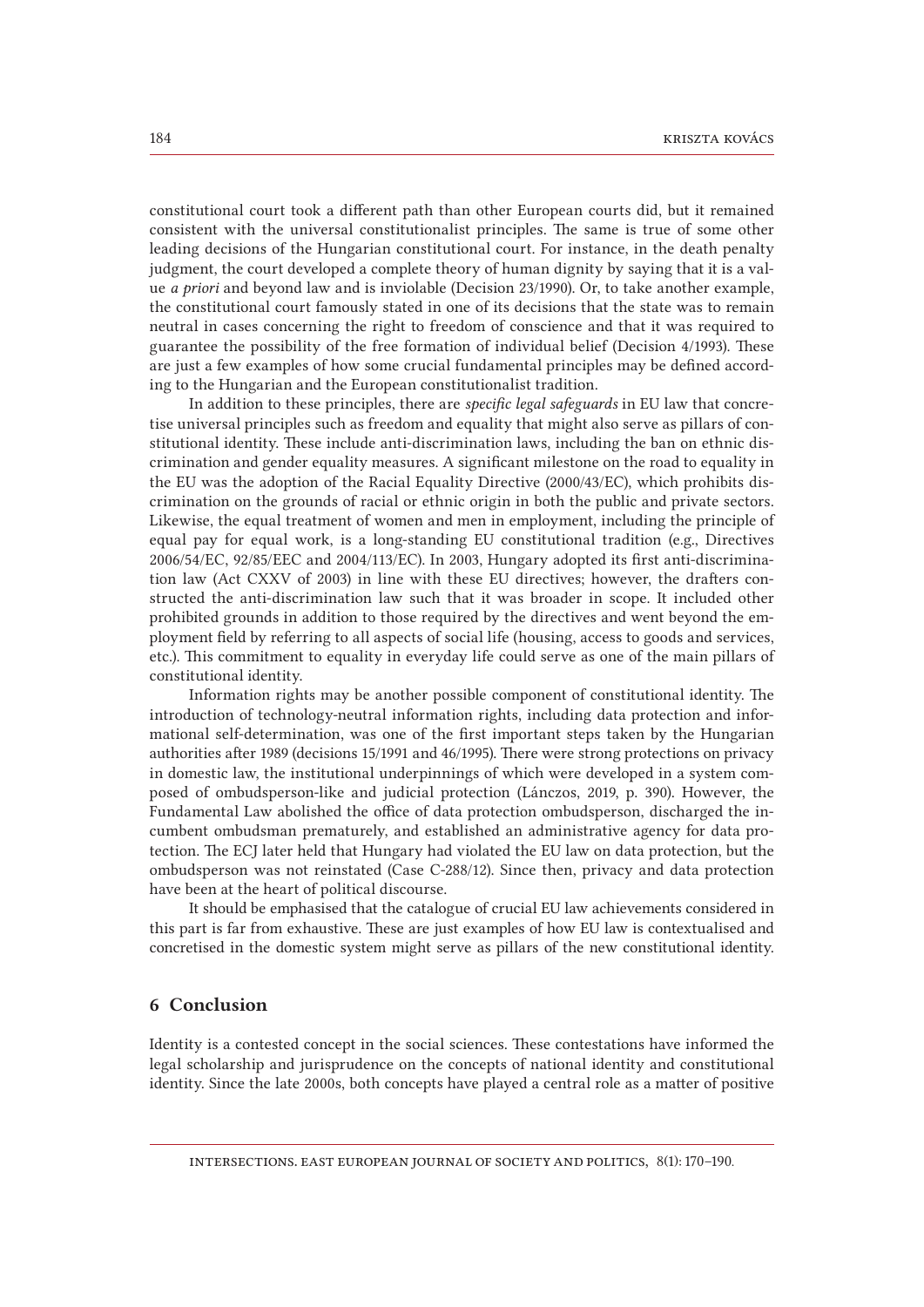law in Europe. The concept of national identity is deeply entrenched in EU law, and as a result there are domestic constitutions that have explicitly incorporated it in the meantime. One of these constitutions is the Hungarian Fundamental Law, which prominently features the term 'constitutional self-identity'. Interestingly, although EU law expressly refers to national identity, its concept is, in fact, a constitutional one. By contrast, the Fundamental Law uses the term 'constitutional self-identity', but it, in fact, refers to national identity connected to ethnic and religious homogeneity and ethnic particularities. This identity serves as a tool for fending off some of the country's EU legal obligations.

EU law encompasses the concept of national identity, and the ECJ is in a position to interpret this concept and reconcile the various national identities of the Member States with EU law. Based upon the ECJ's adjudication scheme, it seems that recognition of national identity as developed by domestic state actors is conditional on its compatibility with the foundational values of the EU; thus, national identity aimed at protecting ethnic or religious purity runs counter to EU law.

For Hungary to comply with the foundational values of the EU, it would need to adopt a new democratic constitution suitable of offering an integrative constitutional identity. The article demonstrates how such an inclusive constitutional identity may be developed. It argues that a sufficiently robust constitutional identity in Hungary may be built upon the prominent political institutions set up during the two decades of democracy: representative government, consensual parliamentary democracy, and meaningful constitutional review conducted by an independent judiciary. The second pillar of the new identity may be the universal constitutional ideals as interpreted by domestic institutions, especially the constitutional court. Finally, constitutional identity may be built upon the crucial EU achievements at concretising universal principles as domestic authorities implemented them. Such achievements could include non-discrimination in all aspects of social life and informational self-determination.

Suppose the new constitution complies with the requirements of constitutionalism. In that case, the identity of the constitution may serve as an integrative identity – i.e., a mirror in which all members of society can equally recognise themselves. The implication of having an integrative identity that respects universal constitutional principles is that such a constitutional identity would be more compatible with values at the European level.

#### References

Anderson, B. (2017). *Imagined Communities: Reflections on the Origin and Spread of Nationalism.*  Verso.

Appiah, K. A. (2018). *The Lies that Bind: Rethinking Identity: Creed, Country, Class, Culture*. Liveright.

Appiah, K. A. & Gates, H. L. (Eds.) (1995). *Identities*. The University of Chicago Press.

Arato, A. et al. (2012). Opinion on the Fundamental Law of Hungary (Amicus Brief). In G. A. Tóth (Ed.), *Constitution for a Disunited Nation: On Hungary's 2011 Fundamental Law* (pp. 455–490)*.* CEU Press.

Arato, A. (2018). *Post Sovereign Constitution Making.* Oxford University Press.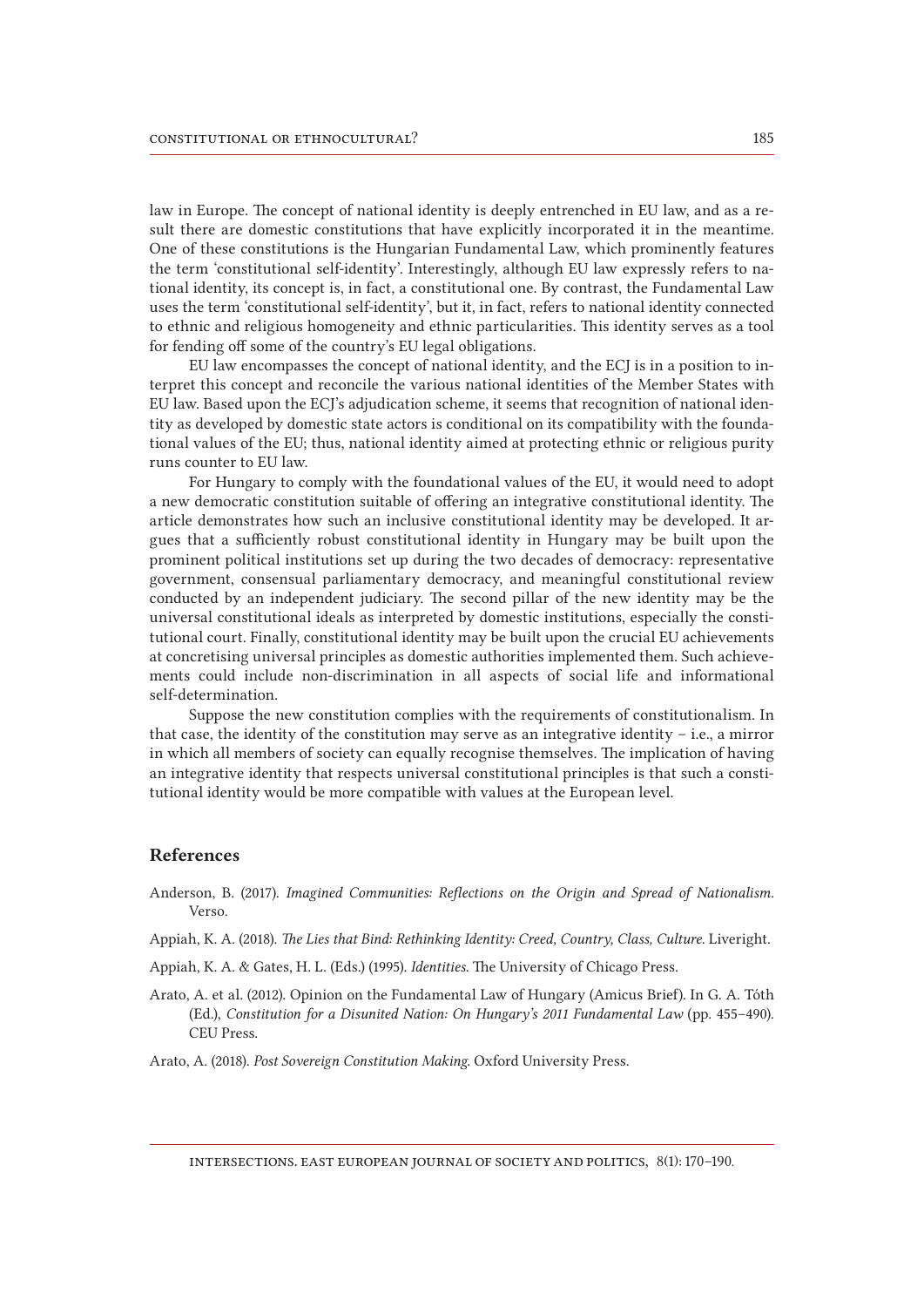- Bak, J. M. & Gara-Bak, A. (1981). The Ideology of a 'Millennial Constitution' of Hungary. *East European Quarterly, 15*(3), 307–326.
- Bak, J. M. & Pálffy, G. (2020). *Crown and Coronation in Hungary 1000–1916 A.D*. Research Centre for the Humanities, Institute of History; Hungarian National Museum.
- Bánkuti, M., Halmai, G. & Scheppele, K. L. (2012). Hungary's Illiberal Turn. Disabling the Constitution. *Journal of Democracy, 23*(3), 138–146. <https://doi.org/10.1353/jod.2012.0054>
- Barker, E. (Ed. & trans.) (1952). *The Politics of Aristotle*. Oxford University Press.
- Bar-Tal, D. (1998). Group Beliefs as an Expression of Social Identity. In S. Worchel, J. F. Morales, D. Páez & J.-C. Deschamps (Eds.), *Social Identity: International Perspectives*. Sage Publications. https://doi.org/10.4135/9781446279205
- Berlin, I. (1959). Historical Inevitability. In H. Meyerhoff (Ed.), *The Philosophy of History in our Time*  (pp. 249–271). Anchor.
- Besselink, L. F. M. (2010). National and constitutional identity before and after Lisbon. *Utrecht Law Review, 6*(3), 36–49. https://doi.org/10.18352/ulr.139
- Besselink, L. F. M. (2012). Respecting Constitutional Identity in the EU, Case C 208/09, 22 December 2010*,* Ilonka Sayn-Wittgenstein v Landeshauptmann von Wien. *Common Market Law Review, 49*(2), 671–694.
- Bibó, I. (2015). Miseries of the East European Small States. In I. Z. Dénes (Ed.), *The Art of Peacemaking. Essays by István Bibó* (pp. 130–180)*.* Yale University Press.
- Brubaker, R. (1996). *Nationalism Reframed: Nationhood and the National Question in the New Europe*. Cambridge University Press.
- Brubaker, R. & Cooper, F. (2000). Beyond 'Identity'. *Theory and Society, 29*(1), 1–47. [https://doi.](https://doi.org/10.1023/A:1007068714468) [org/10.1023/A:1007068714468](https://doi.org/10.1023/A:1007068714468)
- Cerruti, F. (2001). *Political Identity and Conflict: A Comparison of Definitions.* Palgrave.
- Claes, M. (2012). National Identity: Trump Card or Up for Negotiation? In A. S. Arnaiz & C. A. Llivina (Eds.), *National Constitutional Identity and European Integration* (pp. 109–139)*.* Intersentia.
- Cloots, E. (2015). *National Identity in EU Law*. Oxford University Press.
- Court of Justice (2020). *European Commission v Republic of Poland C-715/17, European Commission v Hungary C-718/17, European Commission v Czech Republic C-719/17,* Judgment of 2 April 2020.
- Erikson, E. H. (1974). *Dimensions of a New Identity.* WW Norton and Co.
- European Commission (2012). *The Development of European Identity/Identities: Unfinished Business*. http://www.mela-project.polimi.it/publications/920.htm
- Faraguna, P. (2016). Taking Constitutional Identities away from the Courts. *Brooklyn Journal of International Law, 41*(2), 491–578.
- Friedman, L. M. (1995). Introduction: Nationalism, Identity, and Law. *Indiana Law Review, 28*(3), 503–509.
- Geertz, C. (1973). *The Interpretation of Cultures*. Fontana.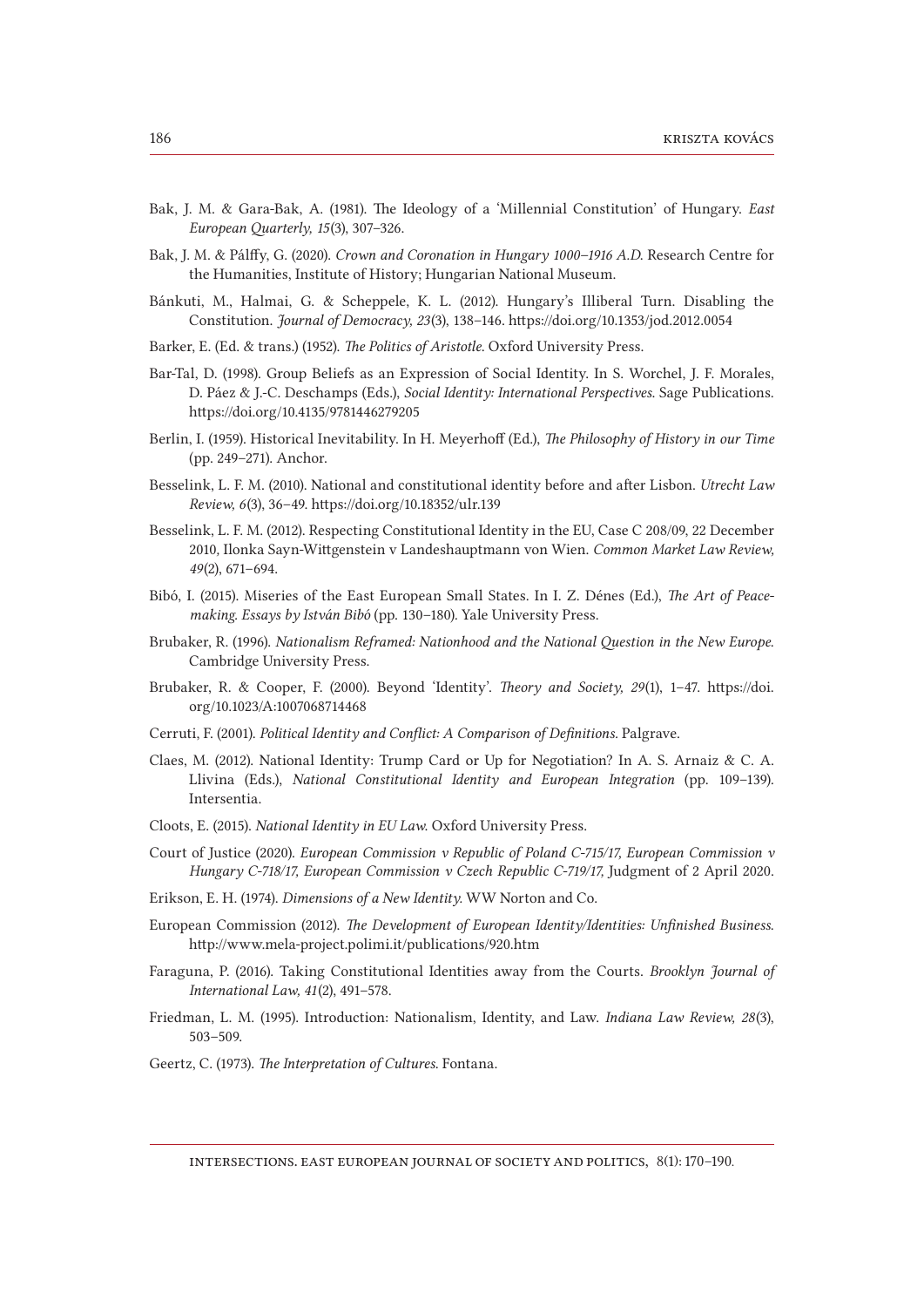- Gosewinkel, D. (2018). The constitutional state. In H. Pihlajamaki, M. D. Dubber & M. Godfrey (Eds.), *The Oxford Handbook of European Legal History* (pp. 945–973). Oxford University Press.
- Grewe, C. (2013). Methods of Identification of National Constitutional Identity. In A. S. Arnaiz & C.A. Llivina (Eds.), *National Constitutional Identity and European Integration* (pp. 37–48)*.* Intersentia.
- Guastaferro, B. (2012). Beyond the *Exceptionalism* of Constitutional Conflicts: The *Ordinary*  Functions of the Identity Clause. *Yearbook of European Law, 31*(1), 263–318. [https://doi.org/](https://doi.org/10.1093/yel/yes022) [10.1093/yel/yes022](https://doi.org/10.1093/yel/yes022)
- Habermas, J. (2003). Citizenship and national identity: some reflections on the future of Europe. In R. Robertson & K. E. White (Eds.), *Globalization: Global Membership and Participation* (pp. 155–174)*.* Routledge.
- Haller, M. & Ressler, R. (2006). National and European identity: A study of their meanings and interrelationships. *Revue Française de Sociologie, 47*(4), 817–850. [https://doi.org/10.3917/rfs.](https://doi.org/10.3917/rfs.474.0817) [474.0817](https://doi.org/10.3917/rfs.474.0817)
- Halmai, G. (2017, January 10). The Hungarian Constitutional Court and Constitutional Identity. *Verfassungsblog*. https://verfassungsblog.de/the-hungarian-constitutional-court-and-constitu tional-identity
- Hobsbawm, E. (1992). *The Invention of Tradition*. Cambridge University Press.
- Holmes, S. (2019, January 17). The Identity Illusion. *The New York Review.* [https://www.nybooks.](https://www.nybooks.com/articles/2019/01/17/the-identity-illusion/) [com/articles/2019/01/17/the-identity-illusion/](https://www.nybooks.com/articles/2019/01/17/the-identity-illusion/)
- Ignatieff, M. (1995). *Blood and Belonging: Journey into the New Nationalities.* Farrar, Straus and Giroux.
- Jacobsohn, G. J. (2010). *Constitutional Identity.* Harvard University Press.
- Kelemen, R. D. & Pech, L. (2018). Why autocrats love constitutional identity and constitutional pluralism, Lessons from Hungary and Poland. *RECONNECT Working Paper* No. 2. https:// reconnect-europe.eu/wp-content/uploads/2018/10/RECONNECT-WorkingPaper2-Kelemen-Pech-LP-KO.pdf
- Kertesz, S. D. (1950). The Methods of Communist Conquest: Hungary 1944–1947. *World Politics, 3*(1), 20–54. https://doi.org/10.2307/2009010
- Khvorostiankina, A. (2017). Constitutional Identity in the Context of Post-Soviet Transformation. Europeanization and Regional Integration Processes (the case of Armenia). *Armenian Journal of Political Science, 1*(6), 45–80. https://doi.org/10.19266/1829-4286-2017-01-45-80
- Kis, J. (1995). Between Reform and Revolution: Three Hypotheses about the Nature of Regime Change. *Constellations, 1*(3), 399–421.
- Kohn, H. (1944). *The Idea of Nationalism: A Study in Its Origins and Background*. Macmillan.
- Konstadinides, T. (2011). Constitutional Identity as a Shield and as a Sword: The European Legal order within the Framework of National Constitutional Settlement. *Cambridge Yearbook of European Legal Studies, 13,* 195–218. https://doi.org/10.5235/152888712801753031
- Körtvélyesi, Zs. (2012). From 'We the people' to 'We the nation'. In G. A. Tóth (Ed.), *Constitution for a Disunited Nation: On Hungary's 2011 Fundamental Law* (pp. 111–142)*.* CEU Press.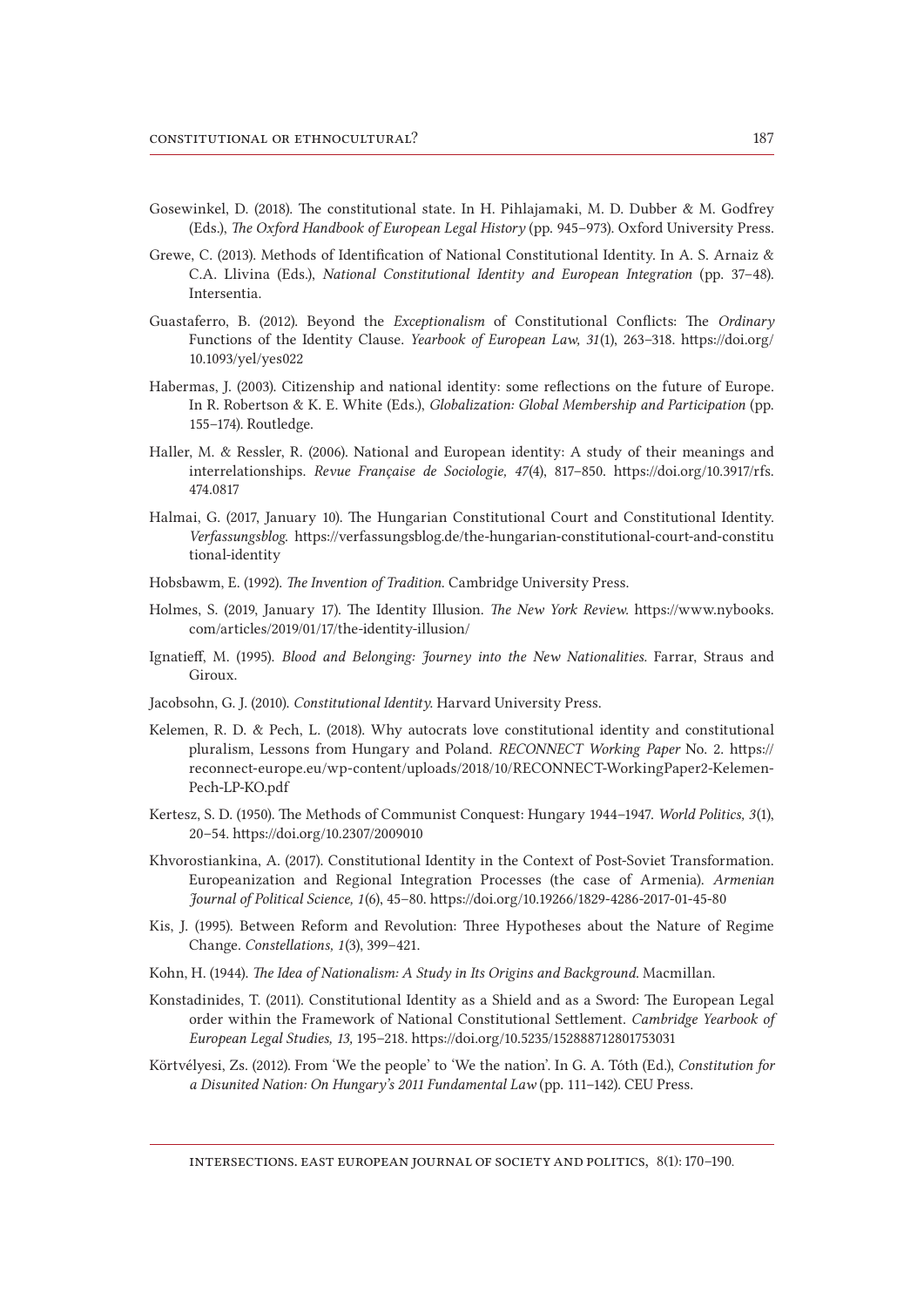- Körtvélyesi, Zs. & Majtényi, B. (2017). Game of Values: The Threat of Exclusive Constitutional Identity, the EU and Hungary. *German Law Journal, 18*(7), 1721–1744. [https://doi.org/10.1017/](https://doi.org/10.1017/S2071832200022513) [S2071832200022513](https://doi.org/10.1017/S2071832200022513)
- Kovács, K. & Tóth, G. A. (2011). Hungary's Constitutional Transformation. *European Constitutional Law Review, 7*(2), 183–203. https://doi.org/10.1017/S1574019611200038
- Kövér, L. (2019, March 8). A Kárpát-medencei Magyar Képviselők Fóruma ülést tartott az Országházban (A summary of a speech delivered by László Kövér, the Speaker of Parliament at the plenary meeting of the Forum of Hungarian Members of Parliament in the Carpathian Basin). https://www.parlament.hu/-/a-karpat-medencei-magyar-kepviselok-foruma-ulesttartott-az-orszaghazban
- Kumm, M. (2005). The Idea of Thick Constitutional Patriotism and Its Implications for the Role and Structure of European Legal History. *German Law Journal, 6*(2), 319–354. [https://doi.org/](https://doi.org/10.1017/S2071832200013663) [10.1017/S2071832200013663](https://doi.org/10.1017/S2071832200013663)
- Kumm, M. (2013). The cosmopolitan turn in constitutionalism: an integrated conception of public law. *Indiana Journal of Global Legal Studies, 20*(2), 605–628. [https://doi.org/10.2979/](https://doi.org/10.2979/indjglolegstu.20.2.605) [indjglolegstu.20.2.605](https://doi.org/10.2979/indjglolegstu.20.2.605)
- Kymlicka, W. (1995). *Multicultural Citizenship*. Oxford University Press.
- Láncos, P. L. (2019). Freedom of Information in Hungary: A Shifting Landscape. In D. C. Dragos et. al. (Eds.), *The Laws of Transparency in Action: A European Perspective* (pp. 389–424)*.* Palgrave.
- Lilla, M. (2016). *The Shipwrecked Mind on Political Reaction.* New York Review Books.
- Lilla, M. (2018). *The Once and Future Liberal: After Identity Politics.* HarperCollins.
- Martí, J. L. (2013). Two Different Ideas of Constitutional Identity: Identity of the Constitution v. Identity of the People. In A. S. Arnaiz & C. A. Llivina (Eds.), *National Constitutional Identity and European Integration* (pp. 17–36)*.* Intersentia.
- Michnik, A. (2009). The Trouble with History: Tradition: Imprisonment or Liberation? *International Journal of Politics, Culture, and Society, 22*(4), 445–452. https://doi.org/10.1007/s10767-009-9084-6
- Miller, D. (1995). *On Nationality*. Oxford University Press.
- Miller, F. (2017). Aristotle's Political Theory. In E. N. Zalta (Ed.), *The Stanford Encyclopedia of Philosophy*. https://plato.stanford.edu/archives/win2017/entries/aristotle-politics
- Müller, J-W. (2007). *Constitutional Patriotism*. Princeton University Press.
- Navracsics, T. (2011, April 19). A New Constitution for Hungary: Locking in the values of the political transition of 1989–90, at last. *The Wall Street Journal*. [https://www.wsj.com/articles/](https://www.wsj.com/articles/SB10001424052748704004004576270911634291304) [SB10001424052748704004004576270911634291304](https://www.wsj.com/articles/SB10001424052748704004004576270911634291304)
- O'Toole, F. (2019, March 7). Celtic Myths. *The New York Review.* [https://www.nybooks.com/articles/](https://www.nybooks.com/articles/2019/03/07/celtic-myths) [2019/03/07/celtic-myths](https://www.nybooks.com/articles/2019/03/07/celtic-myths)
- Orbán, V. (2012). *Nem leszünk gyarmat! (We won't be a colony anymore!)* http://2010-2015.miniszter elnok.hu/beszed/nem\_leszunk\_gyarmat
- Orbán, V. (2016). *Viktor Orbán's acceptance speech after receiving the 'Person of the Year' award.* http:// www.miniszterelnok.hu/prime-minister-viktor-orbans-acceptance-speech-after-receivingthe-person-of-the-year-award/

intersections. east european journal of society and politics, 8(1): 170–190.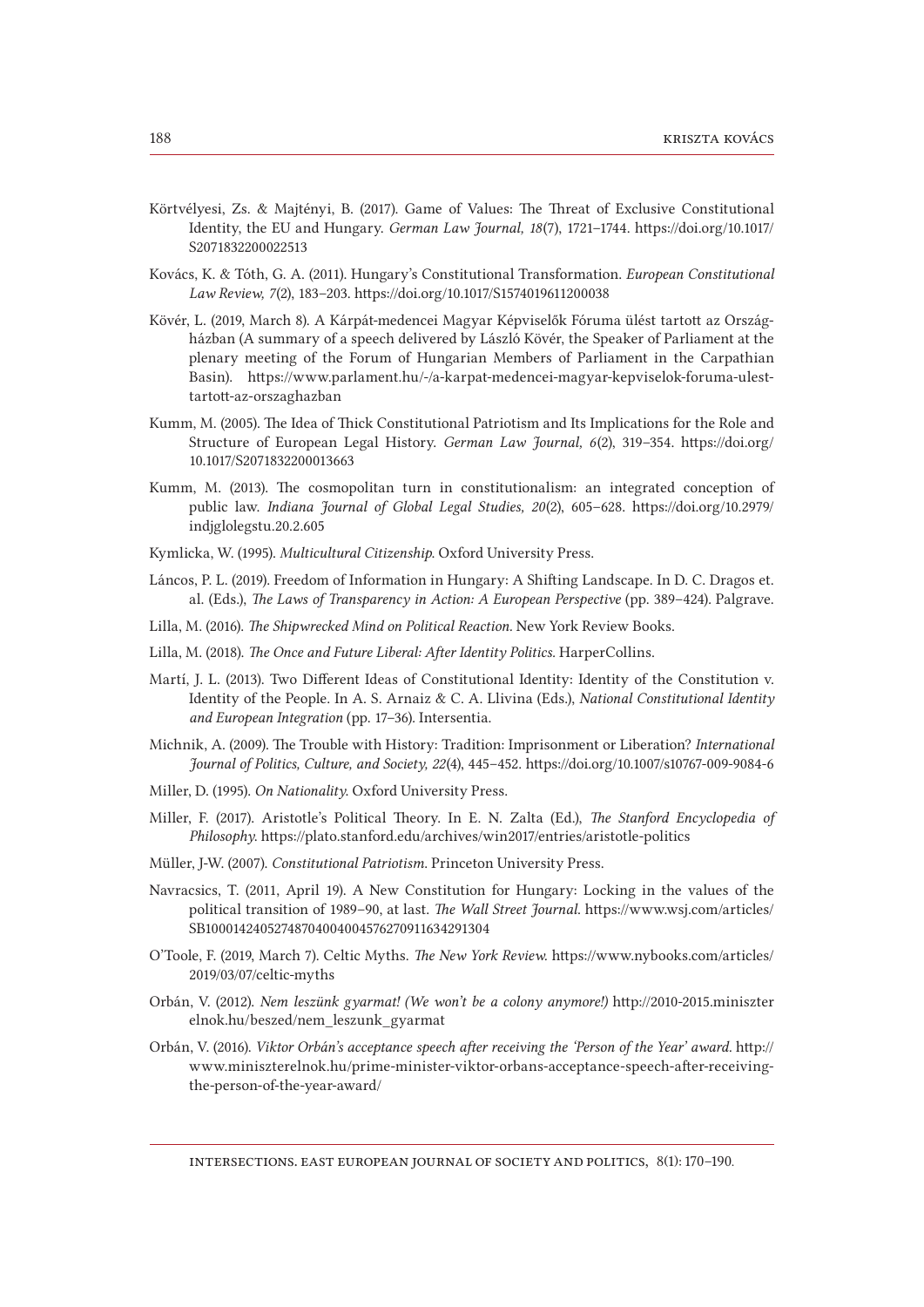- Orbán, V. (2018). *Speech at the Annual General Meeting of the Association of Cities with County Rights*. http://www.miniszterelnok.hu/prime-minister-viktor-orbans-speech-at-the-annual-generalmeeting-of-the-association-of-cities-with-county-rights
- Orbán, V. (2019). Évértékelő *beszéd (State of the Nation Address).* [http://www.miniszterelnok.hu/](http://www.miniszterelnok.hu/orban-viktor-evertekelo-beszede-3/) [orban-viktor-evertekelo-beszede-3/](http://www.miniszterelnok.hu/orban-viktor-evertekelo-beszede-3/)
- Péter, L. (2012). *Hungary's Long Nineteenth Century: Constitutional and Democratic Traditions in a European Perspective*. Brill.
- Pogany, I. (1993). Constitutional Reform in Central and Eastern Europe: Hungary's Transition to democracy. *The International and Comparative Law Quarterly, 42*(2), 332–355. [https://doi.](https://doi.org/10.1093/iclqaj/42.2.332) [org/10.1093/iclqaj/42.2.332](https://doi.org/10.1093/iclqaj/42.2.332)
- Polzin, M. (2016). Constitutional Identity, Unconstitutional Amendments and the Idea of Constituent Power. *International Journal of Constitutional Law, 14*(2), 411–438. [https://doi.org](https://doi.org/10.1093/icon/mow035) [/10.1093/icon/mow035](https://doi.org/10.1093/icon/mow035)
- Ponzano, P. (2002). Note from M Paolo Ponzano, Commissioner's representative 'Combining clarity and flexibility in the European Union's system of competencies.' *Working Group V on Complementary Competencies,* Working document no. 26, Brussels, 24 September 2002.
- Preuss, U. K. (1994). Constitutional Powermaking for the New Polity: Some Deliberations on the Relations between Constituent Power and the Constitution. In M. Rosenfeld (Ed.), *Constitutionalism, Identity, Difference and Legitimacy: Theoretical Perspectives* (pp. 143–164). Duke University Press.
- Radnóti, S. (2012). A Sacred Symbol in a Secular Country: The Holy Crown. In G. A. Tóth (Ed.), *Constitution for a Disunited Nation: On Hungary's 2011 Fundamental Law* (pp. 85–109)*.* CEU Press.
- Rév, I. (1995). Identity by History. In S. Greenblatt, I. Rév & R. Starn, Introduction. *Representation, 49,* 8–10. https://doi.org/10.2307/2928746
- Rosenfeld, M. (2012). Constitutional Identity. In A. Sajó & M. Rosenfeld (Eds.), *The Oxford Handbook of Comparative Constitutional Law* (pp. 756–776)*.* Oxford University Press.
- Roy, O. (2016). Beyond Populism. In N. Marzouki et al. (Eds.), *Saving the People: How Populists Hijack Religion* (pp. 185–202)*.* Hurst & Company.
- Ruthchild, R. G. (2017). Women and Gender in 1917. *Slavic Review, 76*(3), 694–702. [https://doi.](https://doi.org/10.1017/slr.2017.177) [org/10.1017/slr.2017.177](https://doi.org/10.1017/slr.2017.177)
- Sadurski, W. (2019). *Poland's Constitutional Breakdown.* Oxford University Press.
- Schmitt, C. (2000). *The Crisis of Parliamentary Democracy.* Trans. E. Kennedy. The MTI Press.
- Schnettger, A. (2020). Article 4(2) TEU as a Vehicle for National Constitutional Identity in the Shared European Legal System. In C. Callies & G. van der Schyff (Eds.), *Constitutional Identity in a Europe of Multilevel Constitutionalism* (pp. 9–37). Cambridge University Press.
- Śledzińska-Simon, A. (2015). Constitutional Identity in 3D: A Model of Individual, Relational, and Collective Self and its Application in Poland. *International Journal of Constitutional Law, 13*(1), 124–155. https://doi.org/10.1093/icon/mov007